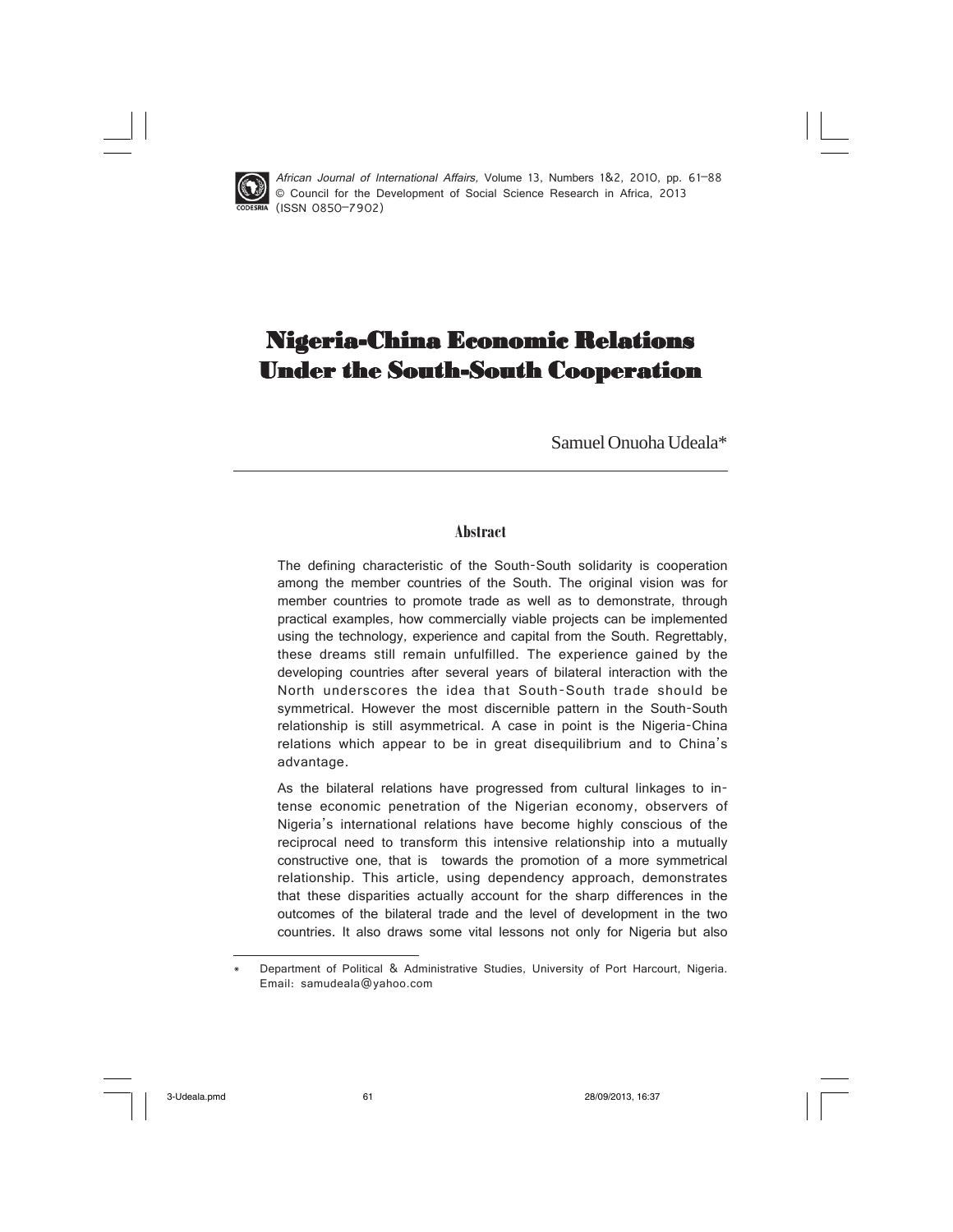for other sub-Saharan African countries to learn from China in terms of the approach to economic reforms and development experience.

The study seeks also to identify the crucial aspects of Nigeria-China bilateral interactions, assess the receptivity to the Chinese penetration of the Nigerian economy and the changing perspectives on the viability of the bilateral relations.

#### **Résumé**

La caractéristique qui définit la solidarité Sud-Sud est la coopération entre les pays membres du Sud. La vision originale était que les pays membres promeuvent le commerce, et démontrent par des exemples pratiques comment des projets commercialement viables peuvent être mis en œuvre en utilisant la technologie, l'expérience et les capitaux du Sud. Malheureusement, ces rêves ne se sont toujours pas réalisés. L'expérience acquise par les pays en développement, après plusieurs années d'interactions bilatérales avec le Nord, met en évidence l'idée que le commerce Sud-Sud doit être symétrique. Or, le modèle le plus perceptible dans les relations Sud-Sud est toujours asymétrique. A titre d'exemple, on peut citer les relations sino-nigérianes qui paraissent très déséquilibrées à l'avantage de la Chine. Alors que les relations bilatérales sont passées de liens culturels à une intense pénétration de l'économie nigériane, les observateurs des relations internationales du Nigeria ont pris pleinement conscience de la nécessité réciproque de transformer cette intense relation en une relation mutuellement constructive et axée davantage sur la symétrie. En utilisant l'approche de la dépendance, le présent article démontre que ces disparités expliquent effectivement les différences nettes des résultats des échanges bilatéraux et du niveau de développement des deux pays. Il tire aussi des leçons capitales de la Chine non seulement pour le Nigeria, mais aussi pour d'autres pays d'Afrique subsaharienne en termes d'approche des réformes économiques et d'expérience du développement.

L'étude cherche en outre à identifier les aspects essentiels des interactions bilatérales sino-nigérianes, à évaluer la réceptivité de l'économie nigériane à la pénétration chinoise, et les perspectives changeantes de la viabilité des relations bilatérales.

#### **Background to the Study**

Nigeria and China established formal diplomatic ties on 10 February 1971 with an understanding to abide by a set of five principles, namely mutual respect for each other's sovereignty and territorial integrity, mutual non-ag-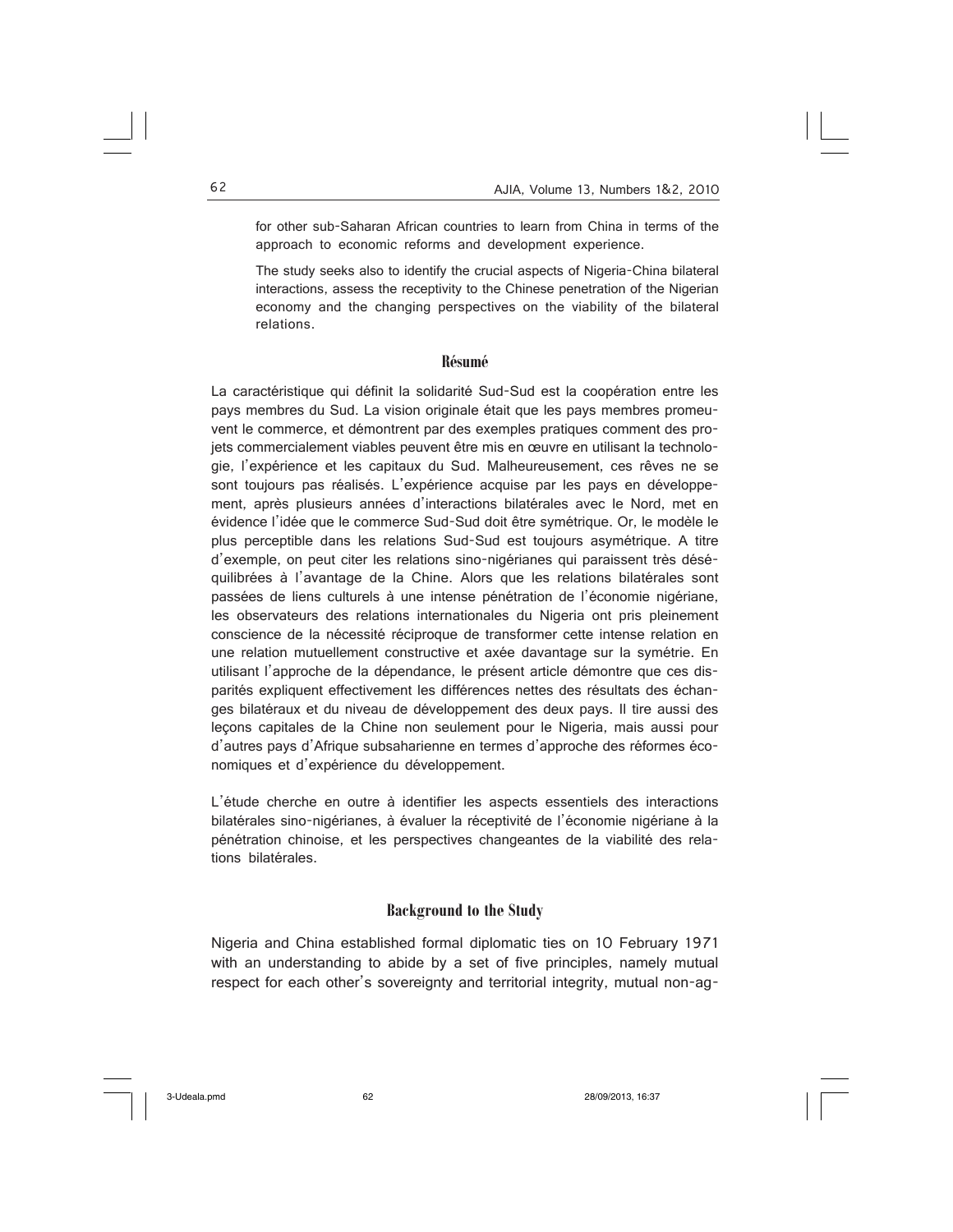gression, non-interference in each other's internal affairs, sovereign equality, and peaceful co-existence (Musa 2007:6). Nigeria's establishment of diplomatic ties with China was in furtherance of efforts to promote and strengthen the objectives of the South-South Cooperation which, among other things, aimed at promoting cooperation among countries of the Southern Hemisphere in a wide range of areas such as trade, investment, technical cooperation, industrialisation, energy, food and agriculture, and technology (Eze 1986:165).

The formal history of South-South Cooperation is tied up with the activities of the Non-Aligned Movement (NAM) which was established in 1945-55. The initial focus was neutrality from the Cold War politics between the Western and Eastern blocs (Onimode 1995:222; Ojo1981:28). The defining characteristic of the South- South solidarity is cooperation among the member countries of the South. The original vision was for member countries to promote trade as well as to demonstrate, through practical examples, how commercially viable projects can be implemented using the technology, experience and capital from the South (Obasanjo 2001:274).

Nigeria and China share a lot in common from ethnic diversities to rich endowment of mineral and human resources. China is the largest single market in the world with a population of 1.3 billion, while Nigeria is the largest single market in Africa with a population of 140 million. Unlike Nigeria, China has been able to harness its vast demographic, human and material resources to build a strong and virile domestic economy which has impacted positively on its citizenry (Agbu 1994:215).

 In addition, Nigeria and China are burdened by destiny in their respective regions. In terms of population, one of every three Asians is Chinese, so also one in every four persons in Africa is a Nigerian. With a population of 1.3 billion, China is in fact the most populous nation in the world. Nigeria on the other hand, with a population of over 140 million people is the largest concentration of black people in the world. In terms of mineral resources China, like Nigeria, is well endowed (Oche et al. 2003:9).

These factors, among other things, predispose Nigeria and China to play prominent roles in the politics and security of their respective regions. They also constitute a common ground that should serve as a basis for nurturing close bilateral relations between the two countries, while fostering their collaboration in multilateral diplomacy on a wide range of issues of general international concern (Akinterinwa 1994:136) China, one the fastest growing economies in the world today, is gradually overwhelming the economies of Europe and the United States. It is also a strong technological nation with proven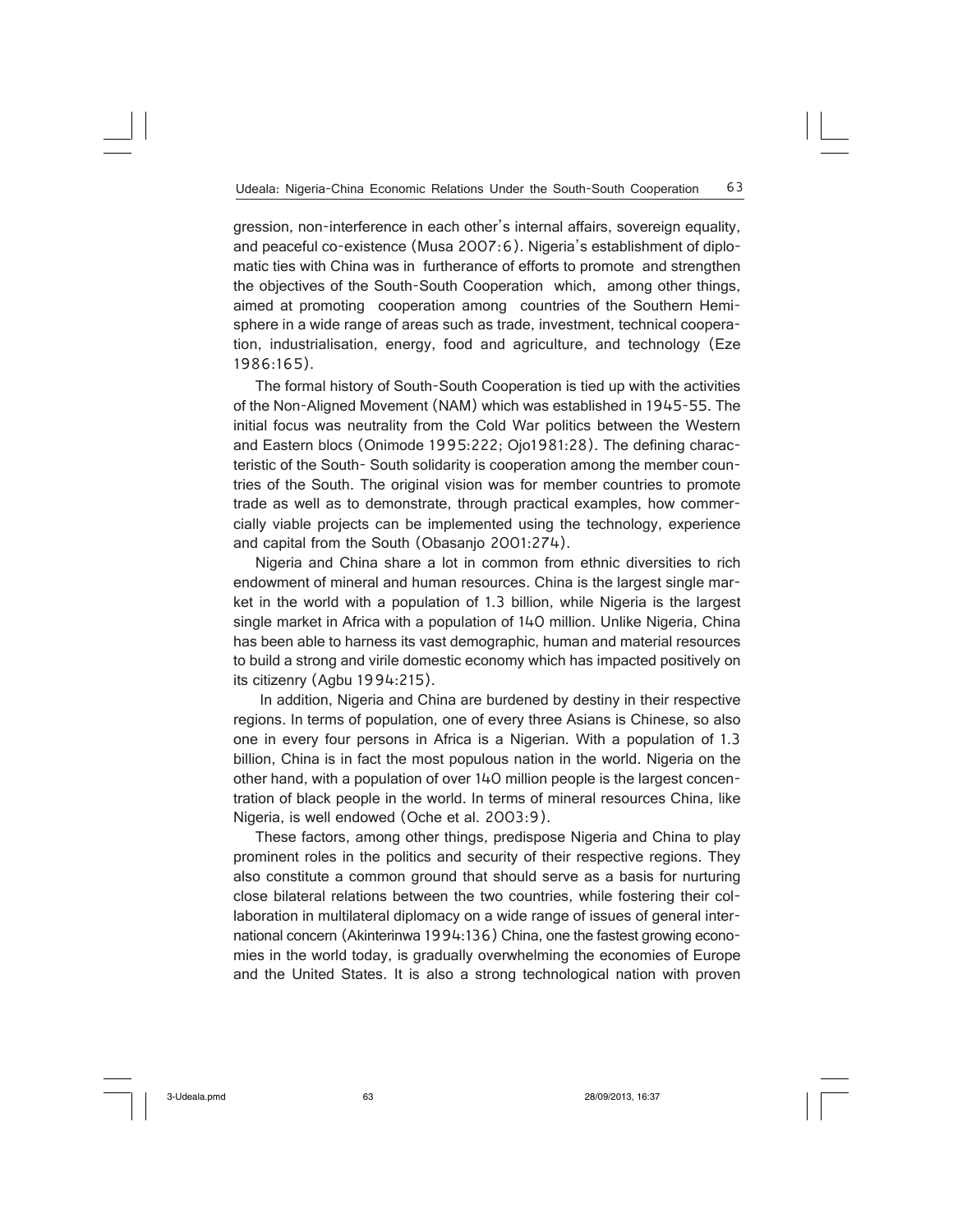expertise in iron ore, steel aluminium, petroleum, textiles, electronics, fertilisers, transport, toys, etc. The Chinese economic model, bolstered by the legendary visionary leadership of modern China, has assisted the once communist nation to become a global power (Xiang 1984:9). Nigeria, on the other hand, is yet to translate its enormous natural endowment and demographic strength into economic buoyancy (Akinjide 2005; Bello 2005) Nigeria's image of China as well as China's image of Nigeria played a prominent role in the initial effort to establish relationship between the two countries. A country's image is an important factor in international relations and can contribute a great deal to the realisation of certain foreign policy goals (Udeala 2008:254). A state's activities beyond its borders are motivated by its self perception and image, and its perceived interests in relation to other states in the international system (Ogwu 1986:383). Nigerian leaders exposed during the colonial days to both western tutelage and propaganda were afraid of communist infiltration and subversion. They consequently believed that their country's liberal democratic and capitalist orientation as well as its independence might be endangered by communism. The Chinese on their part, while recognising that Nigeria is the most important of all of all the English colonies in Africa held the view that its leaders were bourgeois reactionaries or feudalmonarchical nationalists (Ogunsanwo 1974; Hutchison 1975).

At independence, Nigeria's political leadership was not only pro-West but apparently anti-communist. The effect of this disposition was that Nigeria's attitude towards communist China followed what had then emerged as a clear pattern of most of its relations with the then socialist states  $-$  that is, diplomatic isolation accompanied occasionally by bitter attacks against communist subversive ideology at home (Owoeye 1986:295).

Thus, the establishment of diplomatic ties in February 1971 was appropriate and full of practical implications for both countries. The pattern of bilateral interaction between Nigeria and China is compressed into mid-level position. Both Nigeria and China have the West as well as Japan as their major trading partners. Below this level, they jointly operate their own system of exchange where China has the advantage of importing advanced industrial materials from the West and exporting its goods and technology to Nigeria (Bukarambe 2005:248). China and Nigeria have production structures which are convergent in the West. But the advantage that China has over Nigeria is that it has since 1979 used its developmental state and capitalist enclaves of export processing zones at home to establish a strong industrial base (Egom 2007:4).

Since the establishment of bilateral diplomatic links, there has been a substantial expansion in Chinese exports, essentially conditioned by the demands of the economy and requirements to keep up economic growth. In consonance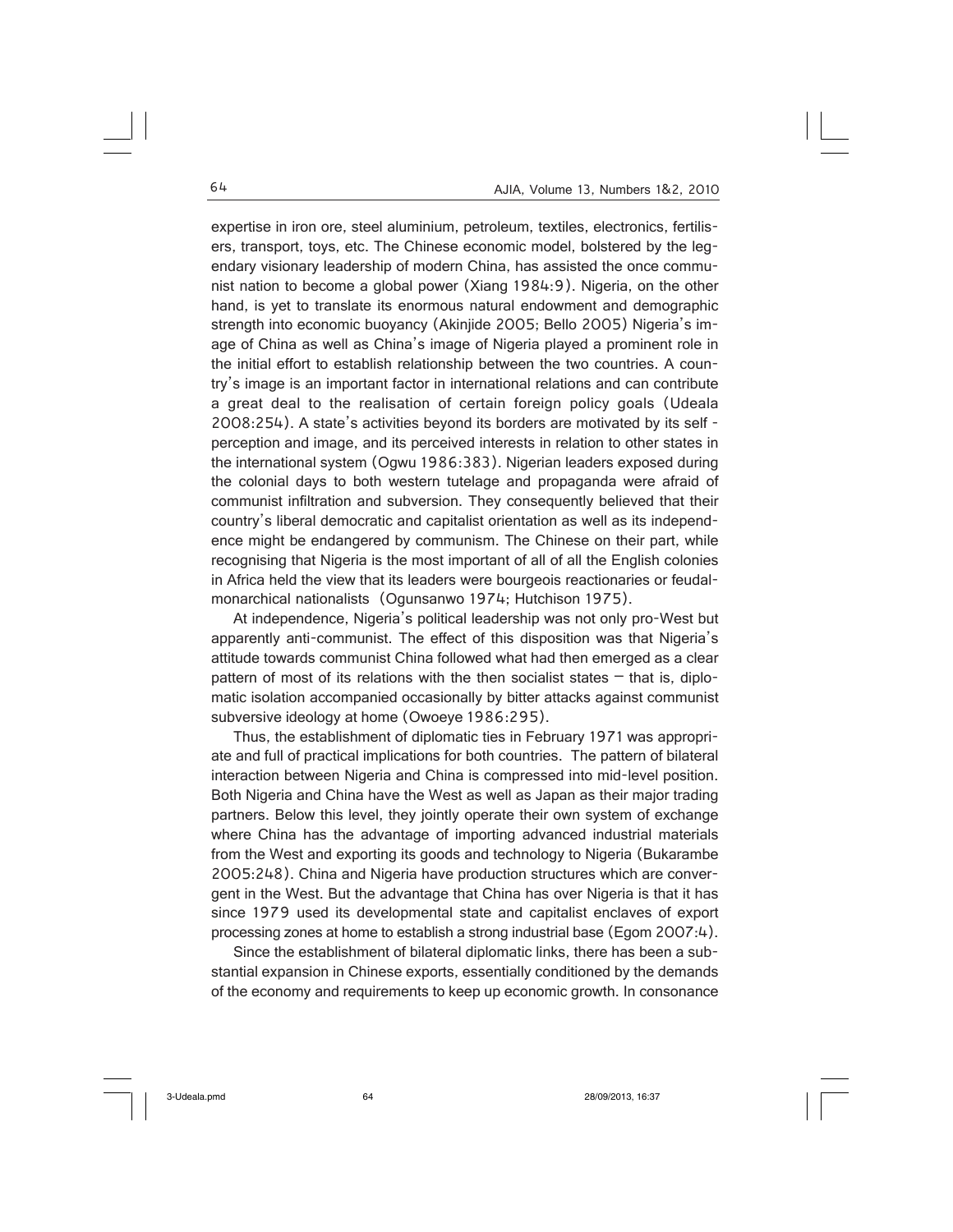with this need, China devised economic policy strategies to penetrate the markets of the South particularly Nigeria (Moghalu 2007:15). Currently, the Nigeria-China bilateral economic relations are underpinned by the following agreements:

- 1. A bilateral trade agreement, signed on 3 November 1972. This agreement expired in 1985. Subsequently; the two countries exchanged a draft bilateral trade agreement with each other through the diplomatic channel.
- 2. A Bilateral agreement on Economic, Scientific and Technical Cooperation. This was first signed on 12 November 1972 and subsequently renewed on 8 July 1982.
- 3. Agreement on Cultural and Educational Cooperation. This was first signed on 20 November 1981 and subsequently renewed under the implementation programme of cultural and educational agreements on 28 March 1990.
- 4. The May 1997 Agreements include:
	- (a) Reciprocal Promotion and Protection of Investments;
	- (b) Protocol on Cooperation in Electric Power Project in Nigeria;
	- (c) Protocol on Bilateral Cooperation on Steel Industry;
	- (d) Oil Cooperation; and
	- (e) Agreement on the establishment of Nigeria Trade Office in China and the China Investment Development Commission 22, 2001 (Bukarambe 2005:43).

China's renewed interest in the Nigerian economy predated the 1999 inauguration of civilian administration. It was the Sani Abacha Government that tactically and diplomatically brought the Chinese closer to Nigeria in 1995 to fill the yawning gap created by the isolation of the country by the United States and its Western allies as a result of political crisis. China did not join the West in criticising Nigeria's human rights abuses, killings and other tyrannical measures of the Sani Abacha regime particularly the execution of Mr. Ken Saro-Wiwa and other Ogoni environmental activists (Ogunsanwo 200:24). The period between 1994-1998 witnessed an attempt by the Abacha administration to cultivate stronger political and economic ties with countries other than Nigeria's traditional Western allies. The imbroglio in which Nigeria found itself with its traditional allies was what compelled the Abacha administration to develop and strengthen pre-existing ties with some countries on the Asian continent. This change in the emphasis and focus of Nigeria's foreign policy is what a number of scholars referred to as a 'policy shift to Asia' (Oche 1999; Adegbulu 2006). The Chinese took advantage of the gap created by reduction in the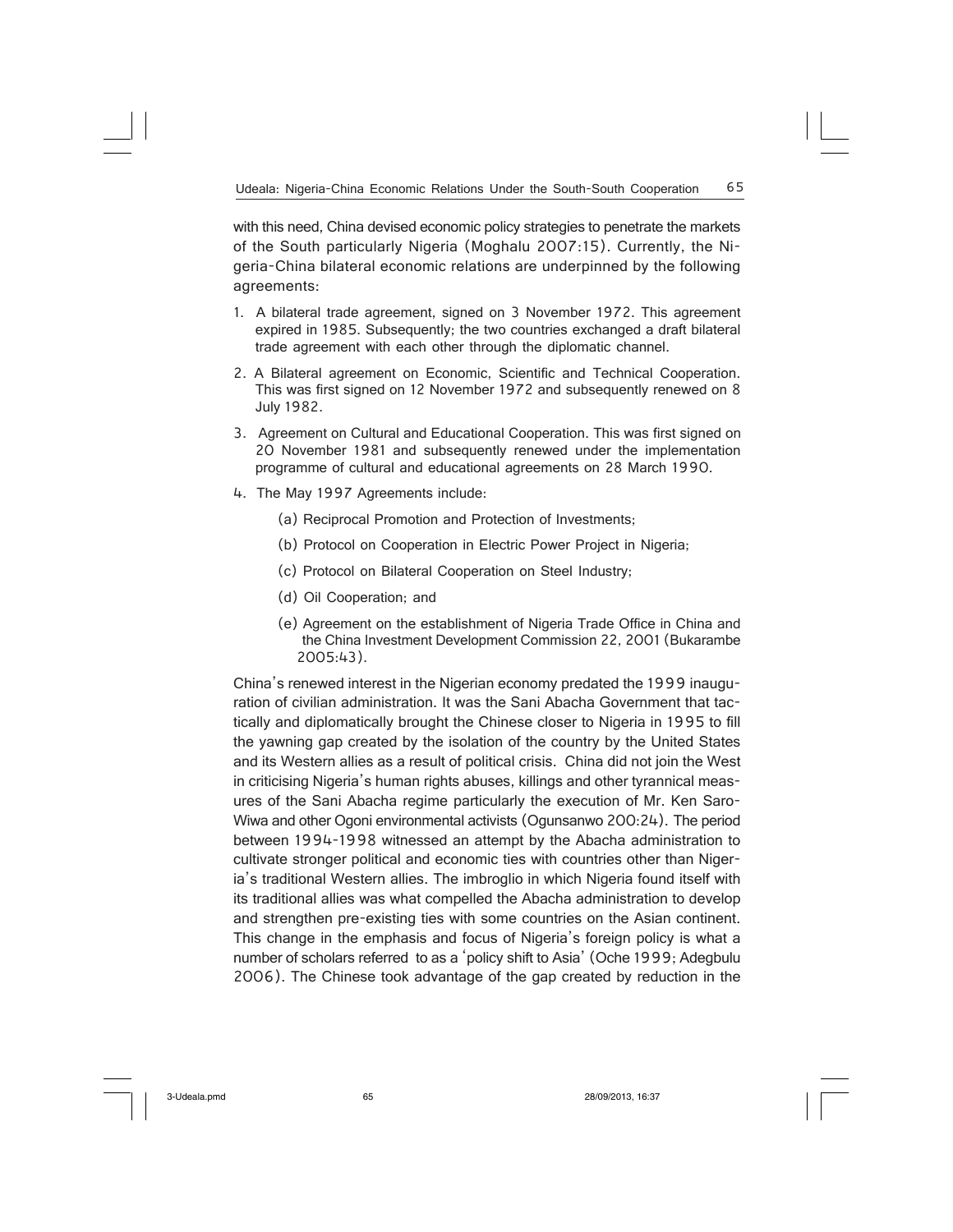level of trade with Nigeria's western allies by quickly filling it. Consequently, the trade figures indicate that Nigeria's imports from China increased considerably in 1997 and have kept rising since then. In 1995, the Nigerian Government signed an agreement with the China Civil Engineering Construction Corporation (CCECC) for the rehabilitation of the Nigerian Railways at a cost of US\$529 million which included the supply of coaches (Chibundu 2007; Udeala 2003).

Nigeria-Sino relations enjoyed a steady growth during the Obasanjo era. President Olusegun Obasanjo visited China twice, first in 1999 and again in 2001 to underscore the importance the Nigerian government attached to its diplomatic ties with China. As a result of these visits, a number of trade, economic, technical, scientific, technological and investment protection agreements were signed by both countries (Ogunsanwo 2007; Abua 2004).

To further consolidate existing bilateral relations between the two countries, the Chinese President Hu Jintao paid a two-day official visit to Nigeria starting from 28 April 2006. President Jintao and his Nigerian host signed a Memorandum of Understanding on petroleum cooperation. The deal provides for substantial Chinese investment in the Nigerian oil industry. As part of the agreement, Nigeria granted China four drilling licenses in exchange for commitments to invest US\$4 billion in oil and infrastructural projects (Ley 2006; Costa 2006).

During President Umaru Musa Yar' Adua's visit to China in February 2008, many financial agreements were also concluded. These include US \$500 million concessionary loan for projects to be identified by Nigeria, construction of a hospital in Abuja to be facilitated by a US\$4.2 million grant, grant of US\$25 million for the construction of the China-Nigeria Friendship Cultural Centre in Abuja, grant of US\$7.2 million for the construction of four rural schools in Nigeria, placing of balance of US\$2billion loan under public-private sector partnership with insurance cover to be provided by a Chinese company and Nigeria providing guarantee when absolutely necessary, and the removal of linkage of oil block to the EXIM bank facility (Okeke 2008:4).

Since the inception of China's open door policy in 1978 which involved readjustment, restructuring and consolidation of its national economy, the urge to modernise has made it necessary for the country to engage in multiple forms of interaction with its external partners, western industrialised nations and, to some extent, countries of the South. With the end of the Cold War that witnessed the disintegration of Soviet Union and the replacement of state communism as the mode of economic organisation as well as the upsurge of liberal democratic values and ethos all over the world, China emerged as one

3-Udeala.pmd 66 28/09/2013, 16:37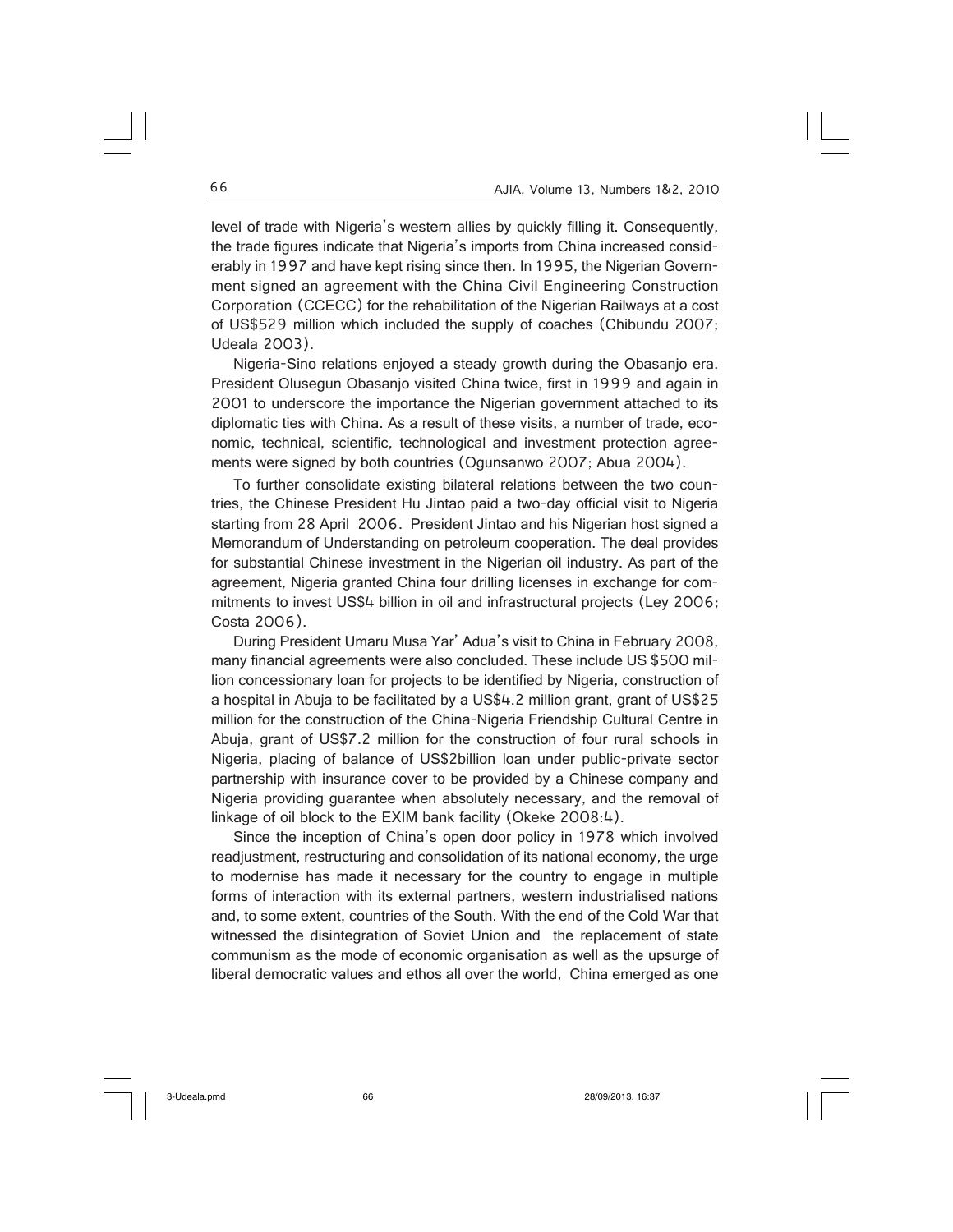of economic powers in the current multi-polar power configuration (Breslin 2009:817). The New World Order that saw the triumph of capitalist ideology made it imperative for China to adopt capitalist strategies and manoeuvring in its economic relations with the developing countries, hence concepts such as asymmetry, unequal exchange, imperialism, dependency associated with North-South economic relations are employed in analysing China's economic relations with developing countries. The arguments of this paper are largely theoretically framed on the dependency approach drawing on works of scholars like Amin, Frank, Emmanuel, Lenin.

This study has both theoretical and empirical significance. From a theoretical standpoint, it would advance the frontiers of knowledge, especially as it relates to the conduct of Nigeria's external economic relations. Theoretically, the research enriches the available theories and knowledge on matters relating to Nigeria-China bilateral relations, especially since Nigeria returned to democratic rule in 1999. It adds to existing knowledge on Nigeria's foreign economic relations and indicates the nature of her relationship with China under the configuration of South-South Cooperation. In addition, the scholarship upon which this article is based can benefit from a more robust engagement with the principles and structure of Nigeria's foreign policy and economics of post-Cold War international relations, particularly as it relates to China-Africa relations and the place of Africa in international affairs.

Nigeria-China relations is a very topical issue, both within the context of the 'new' scramble for Africa, and the reconfiguration of international relations where Africa now has new options based on the exploration of South-South solidarity in charting an alternative development course that is free from dependence on the West.

In effect, there exists a gap in knowledge in bilateral relations between Nigeria and China. It closes gap in literature by seeking to promote a deeper understanding of the complex problems of bilateral relations in the context of rapid economic change in South-South Cooperation.

In summary, this work will be a welcome contribution to the field not only because it gives the theoretical clarity and critical perspectives to the theories of unequal exchange but it also throws constructive light on the contemporary inquiry and insight into the dependency and underdevelopment in developing countries. The study will hopefully stimulate those interested in Nigeria-China foreign economic policy and fill a gap in our knowledge of Chinese involvement in the developing world, particularly in Nigeria.

Empirically, foreign policy makers, operators of the public and private sectors of the Nigerian economy, the academia, and the general public alike, will benefit from the study. In all, the work is a valuable input to the understanding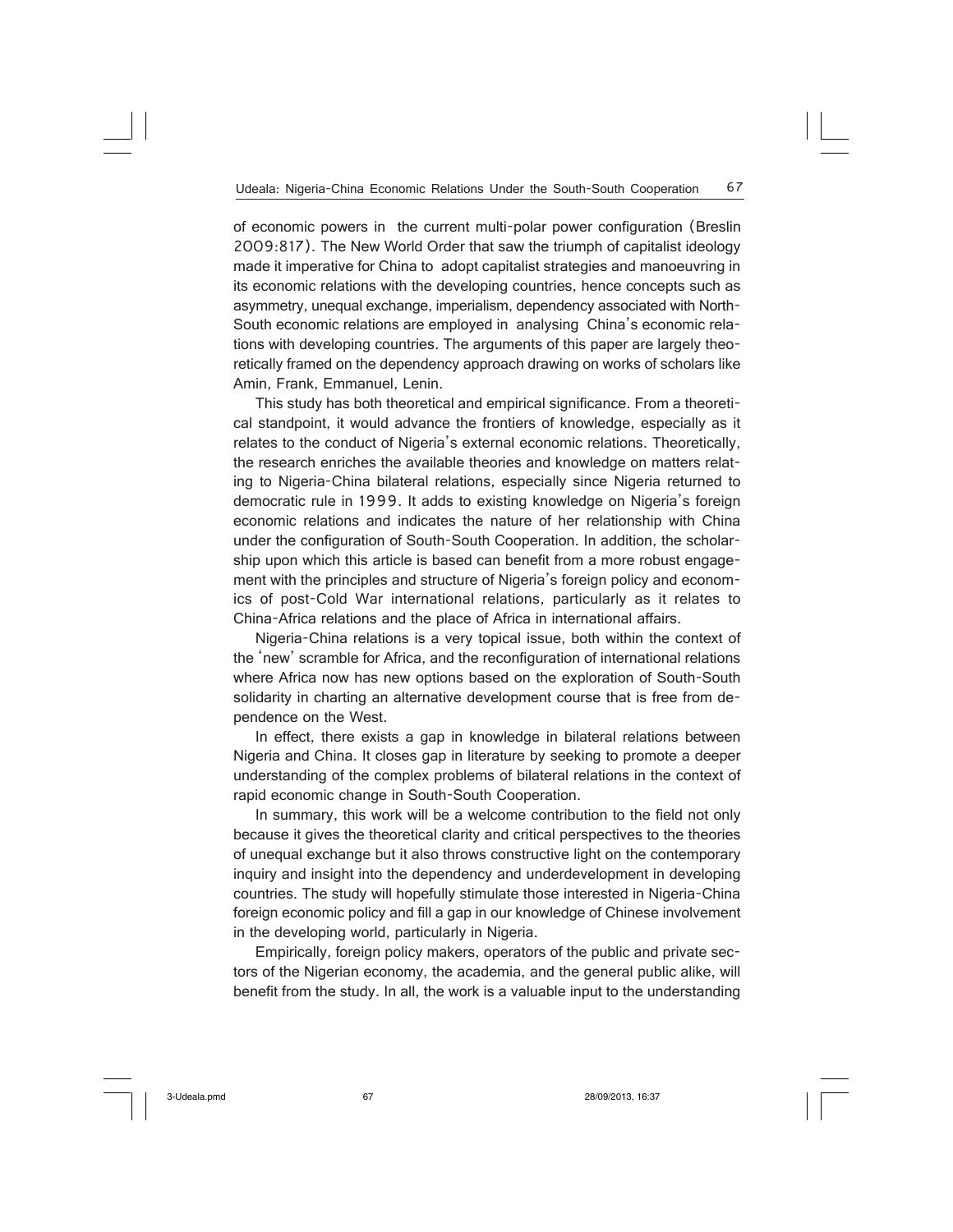of the present-day problems facing bilateral relations in Nigeria. Given the wide-ranging issues this study addresses, it would be an enriching and inspiring volume for most readers.

Against this background, this study which examines critically the Sino-Nigeria economic relations under the configuration of South-South Cooperation, particularly since Nigeria returned to democracy in 1999, makes recommendations on how bilateral relations can be fine-tuned to ensure that the unequal trade relations deal which is to China's advantage is balanced in favour of both countries. However, the paper argues that there is the need to reinvigorate and refocus strategy for South-South cooperation. The members should encourage investment across the borders of the countries of the South. Both Nigeria and China must rededicate themselves to exploiting the comparative advantages and complementarities inherent in their respective economies, and adapting new and innovative approaches in pursuing this objective. Nigeria can understudy the leadership of the Chinese Government over the years and imbibe those policies that have helped it to identify the way China should go and consequently lead the people accordingly.

## **Africa and a Rising China**

China's relations with Africa have become the subject of much speculation and controversy in recent years. Much of the debate has been about the fact that Sino-African relations bring into focus, particularly for the industrialised powers, the emergence of a competitor for the continent's vast natural resources (Naidu, Davies 2006). China's contemporary relations with Africa are driven by four factors. These are: resource security; the need for new markets and investment opportunities; symbolic diplomacy, development assistance and co-operation; and forging strategic partnerships. But this description of the drivers of China's engagement with the continent does not adequately explain the underlying strategic vision of the Chinese vis-à-vis Africa (Alden 2005). China's interest in Africa is not new. In the 1960s and 1970s, China's interest centred on building ideological solidarity with other underdeveloped nations to advance Chinese-style of communism and repel Western 'imperialism' (Ogunsanwo 1974). During the Cold War, Chinese interests evolved into more pragmatic pursuits such as trade, investment and energy. In recent years, China has identified the African continent as an area of significant economic and strategic interest (Taylor 2007; Melber 2007).

America and its allies and friends have since discovered that their vision of a prosperous Africa governed by democracies that respect human rights and the rule of law, as well as embrace free markets, is being challenged by the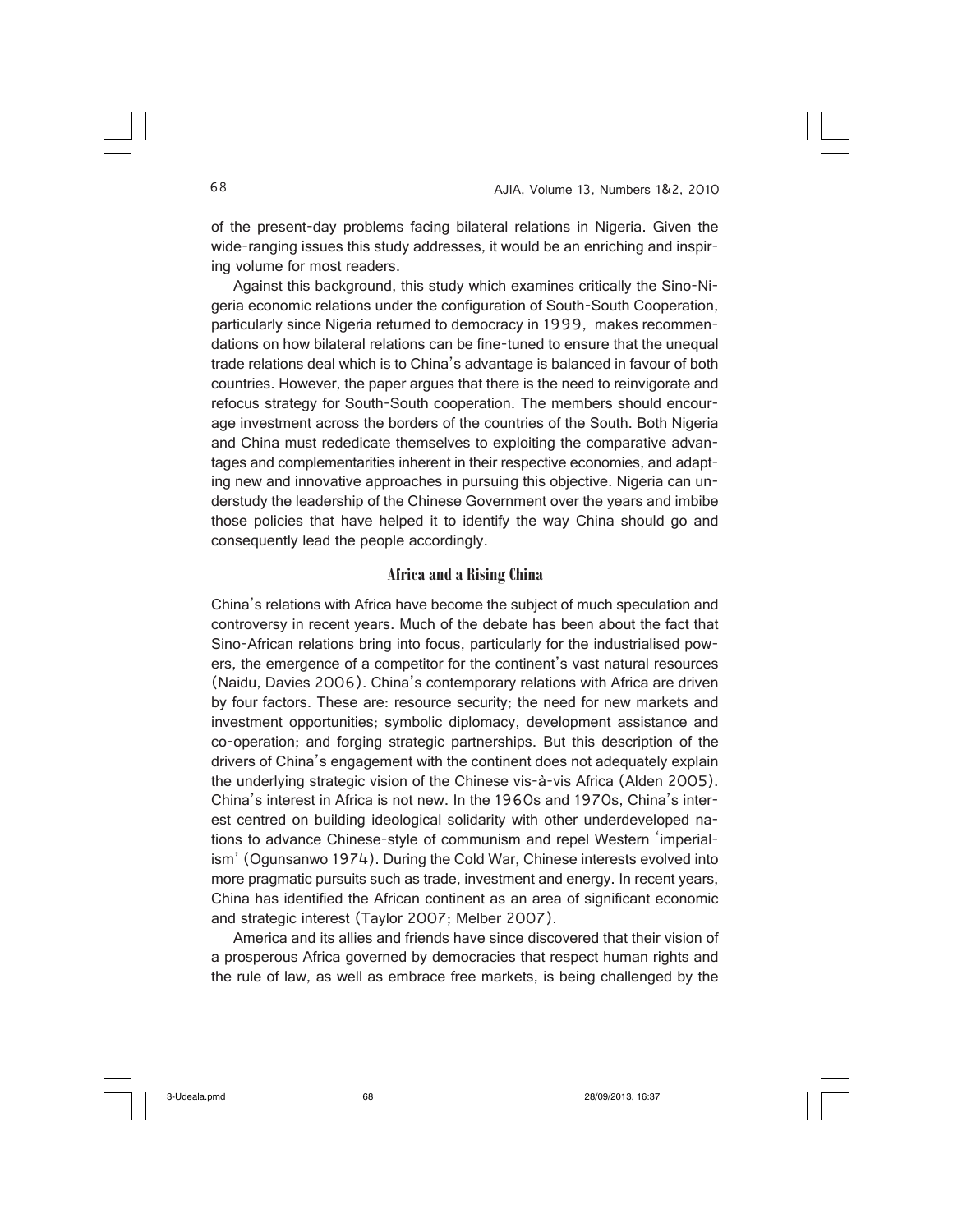escalating Chinese influence in Africa. For the past decade, the Chinese economy has been expanding at a nearly double-digit annual growth rate. This rapid expansion requires enormous resources, especially energy. China's rising domestic energy demand, combined with declining domestic petroleum production and insufficient coal output, has spurred the country to pursue stable overseas sources of hydrocarbon fuels.

In recent years, with rapid economic development of both China and Africa, the interaction between the two sides, which used to centre on political spheres, is featuring cooperation in various areas including the economic field. Building upon historical experiences, the two sides have translated the political gains into economic advantage with increasing Chinese investments of capital and technology in Africa, which help unlock the Africa's vast resources and potentials (Musa 2007:5). China is rapidly becoming one of Africa's main sources of investment. By the end of 2005, China had established more than 800 enterprises in Africa involving a total commitment of US\$6 billion; it had signed investment agreements with 28 African countries and its engineering projects covered construction, petrochemical, power, culture, education, health and food processing sectors (Ogunsanwo 2007).

After several centuries of being strikingly inward-looking, China is today expanding in search of relationships that will help underpin its capitalist wealth. Previously led for centuries by monarchic dynasties, China established as a communist nation, the Peoples Republic of China in 1949, after the Chinese civil war in which the communist led by Mao Zedong chased out the previous nationalist government out of China's mainland to Taiwan. The Chinese had broken ranks with the communist Soviet Government and had begun to position itself as another Socialist superpower. The country became a nuclear power in 1964, however, it was its admission to the United Nations in 1971 and its seat as one of the permanent members of the Security Council that brought communist China into full reckoning as a global power (Bukarambe 2005).

With the death of Mao, communist China's founding father in 1976, Deng Xiaoping emerged as the official leader of China. Deng promptly began an economic reform programme that was to lead China's status today as a rising economic power. Thus, China has one of the fastest growing economies in the world today. It has US\$1.3 trillion in foreign reserves, making it the highest reserve in the world today. It is predicted that it may become the highest economy by the end of the 21st century, overtaking the United States and Japan. The present economic status of China has created a fundamental shift in the global strategic power balance (Moghalu 2007:65).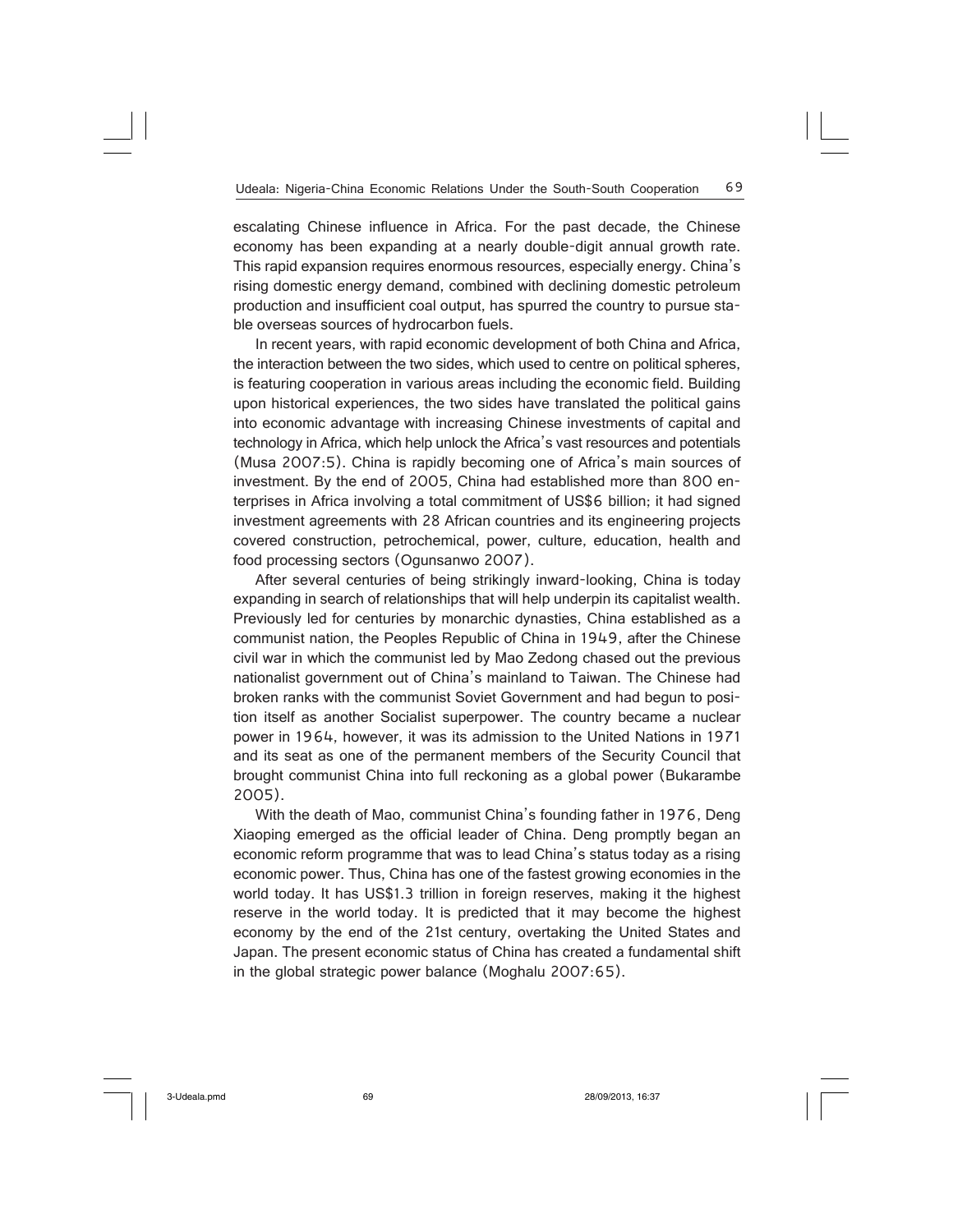China is also strengthening and deepening diplomatic ties with other African countries, state-owned companies have been investing heavily in agriculture, fisheries and related production facilities in Gabon, Namibia, Zimbabwe, Zambia, and Tanzania. Chinese construction firms, supported by the state apparatus and low-cost but effective Chinese labour, have been able to outbid contractors from other parts of the world and winning substantial contracts in African construction sector. They have been building roads in Ethiopia, railway lines in Angola, Stadia in Mali and Djibouti as well as government offices in Mozambique and Uganda. Even in Nigeria, they constructed the headquarters of Nigeria Communications Commission (NCC) and the new office of the Accountant General of the Federation. China has recently broken long-standing protocols and has provided peace keeping troops to Liberia and Democratic Republic of Congo. Its donations to UN operations in Africa have increased substantially and has provided humanitarian assistance to combat drought in the horn of Africa and recently to Darfur (Musa 2007:5).

China's interests in Nigeria and Africa at large are two folds: First is diplomatic and second economic. The Chinese people will not forget that it was due to strong support of vast number of developing countries including Africa that China successfully regained its lawful seat in the United Nation Security Council in 1971. Nigeria was in the forefront of the support for China right from the beginning. Nigeria voted in the United Nations General Assembly in support of China's admission to the United Nations. That was Nigeria's debut at the United Nations General Assembly with Mallam Aminu Kano representing Nigeria.

The Second is Nigeria's oil and gas which China desperately needs to sustain its 10 per cent annual economic growth. Africa now supplies 25 per cent of China's oil import. China is more acceptable in Africa partly because it is viewed with more credibility than Western Nations with their imperialist legacies (Akinjide 2005:18) As noted, China's main interest in economic front lines is securing supply lines for oil and minerals. China has only 2.3 per cent of the world's oil reserves and even less of gas (1%). Meanwhile, it consumes 6.7 million barrels per day, which is the second largest consumption after the United States. China thus relies on Africa for about one third of its oil supplies.

China has no doubt, identified Africa as an important strategic partner not only for economic growth but also in its quest to establish itself as a major global power. This is evident in the tours the Chinese President Hu Jintao undertook to African countries in quick succession in 2004, 2006 and 2007, where he signed a lot of agreements.

The third China-African Cooperation Summit held in Beijing in November 2006 drew 46 African leaders and was given global prominence. The meeting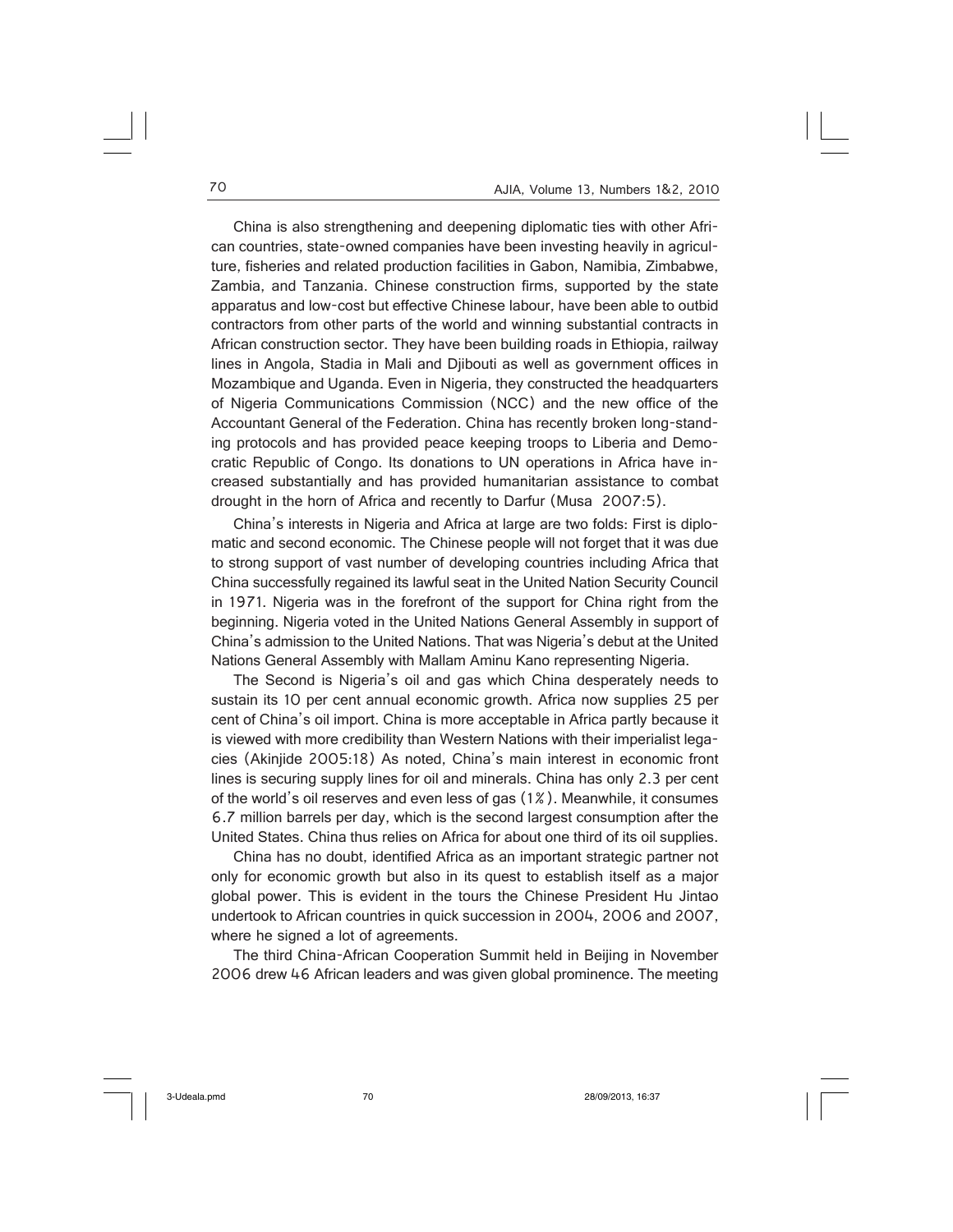was a pointer to several aspects of Sino-African dynamism. The summit approved a three-year action plan to create a new 'strategic partnership' between China and Africa based on equality and mutual benefit. The plan included a doubling of aid to Africa. The Sino-African summit grabbed the headlines of the global media for obvious reasons, the West, especially America, which dominates the global media is concerned that China with its vibrant economy and 1.3 billion people may easily overtake them (the West) as a model of economic development. The West is also concerned that China, along with India, may soon become a more attractive destination for Africa's raw materials and primary products and in general supersede the West as the continent's biggest trading partner (Haruna 2006:18).

#### **Concept of Unequal Economic Relationship and Dependency**

The arguments of the paper are largely theoretically framed on dependency approach, drawing on the works of scholars like Amin, Frank, Emmanuel, Lenin, Hobson and others. Dependency theory has been the directing light in Latin America and, indeed, the developing countries as well as major opposition to the modernisation theory. Basically, the dependency approach is a general analysis of the process of capitalist development of these peripheral economies and the characteristic mode of analysis has been to focus on the relationship between internal and external structures, with emphasis on the asymmetric interplay depicted in many different ways. A common strand in these ways is the identification, recognition and acceptance of imperialism as the principal adversary (Ndu 1999).

Dependency theorists (Frank 1976; Sunkel 1979; Furtado 1964; Dos Santos 1970; Emmanuel 1972; Ake 1981; Onimode 1982), argue that the dependence of the South on the North is the main cause of the underdevelopment of the former. They hold that the present economic and socio-political conditions prevailing in the periphery are the result of a historical international process. This development emerged as a global historical phenomenon consequent on the formation, expansion, and consolidation of capitalist system, known as dependent capitalism. At the first level, many countries in the periphery have been incorporated into the world economy since the early days of capitalism. At the second level, many countries have become capitalist economies through incorporation into the world economy. At the third level, the world economy has led to metropolis-satellite chain in which the surplus generated at each level in the periphery is successively drawn off the centre as a result, the periphery is impoverished and the centre is enriched (Jhingan 1966:330).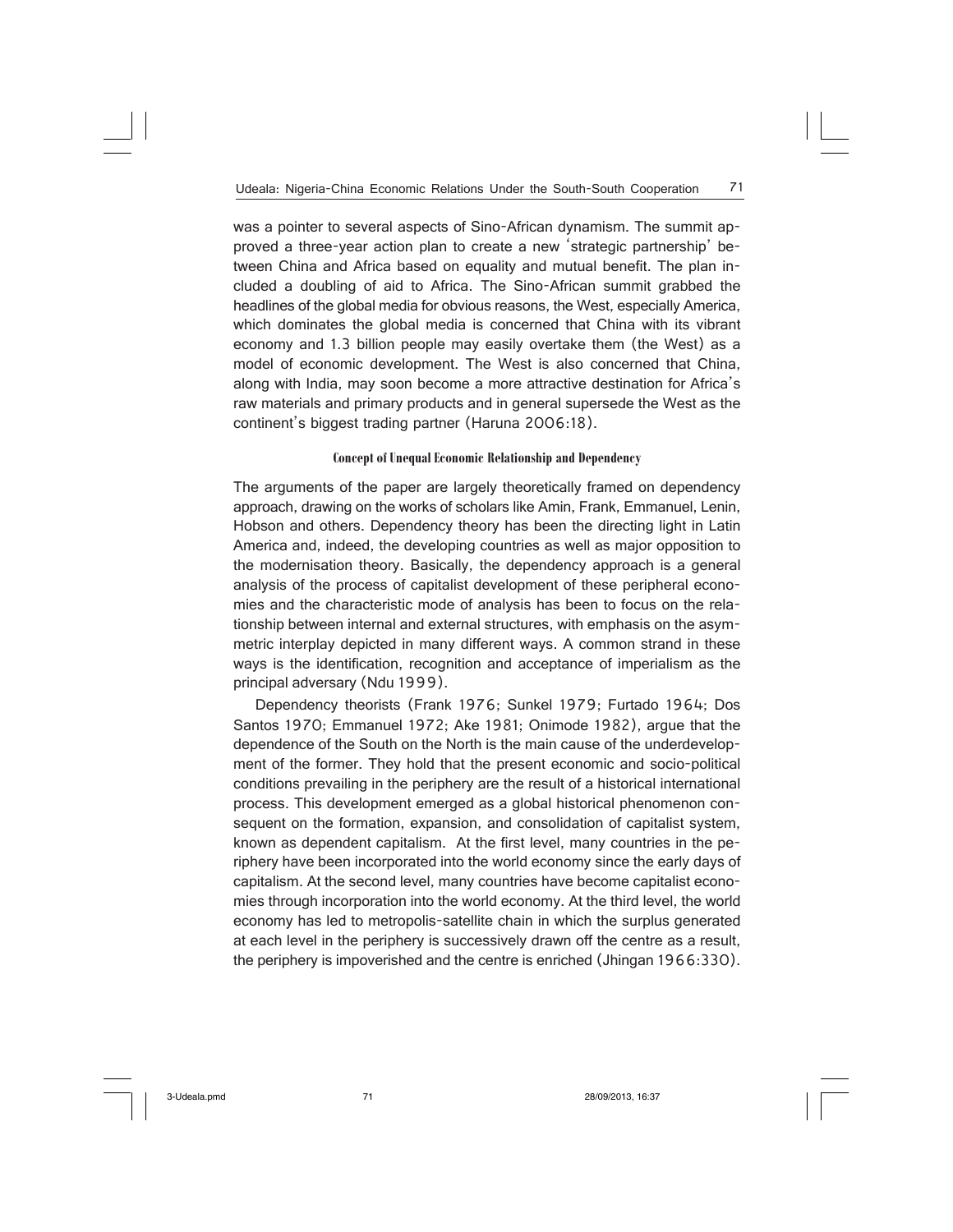Baran (1957) argues that the advanced capitalist countries of today had managed accumulation of capital by exploiting the colonial territories. Similarly (Frank 1967), maintains that national capitalism and national bourgeoisie, unlike their counterparts in the advanced capitalist countries cannot promote development in Latin America. In Western countries, capitalism played a different role because it was rooted in imperialism. Frank advances a centreperiphery model to enunciate the role of imperialism. He likens metropolis to centre and satellite to periphery. They are linked in such a way that the development of the centre leads to corresponding underdevelopment in the periphery. This relationship continued even when the satellites had gained political independence. Frank suggests that the way to stop underdevelopment of the new nations is to delink them 'from the capitalist economies'. Nkrumah (1971) argues that states that rely heavily on foreign countries is in theory independent and has all the outward trappings of international sovereignty. In reality its economic system and political policies are directed from outside. According to Mac-Ogonor (1999), flag independence in the developing countries could not break the yoke of economic dependence on colonial countries. The result of this heavy reliance on colonial institutions is that foreign capital is used for exploitation rather than development of the developing countries.

The theory of unequal exchange advanced by Classical Marxist scholars is used to explain the unequal economic relations between a developing economy like Nigeria and a developed economy like China. The theory of unequal exchange in the sphere of international trade between developed and underdeveloped countries asserts that the developed countries get higher value of the labour inputs of their products (because they use superior technology and produce at a large scale) whereas the developing countries get lower value of the labour inputs of their products (because they use inferior technology and produce at a small scale).

Emmanuel (1970:10) propounded the theory of unequal exchange in international trade between the centre (Developed Countries (DCs) and the Less Developed Countries LCDs) which has led to the exploitation of the latter by the former. According to Emmanuel unequal exchange (relationship) occurs when two unequal countries produce two different commodities so that they are not in direct competition with each other. Since wages are low in LCDs, the cost of production is also low, and so is its price. On the other hand, wages being higher in DC, the cost of production of commodity is high, so is its price. Thus, the commodity of LCDs being cheaper than that of DCs, engenders unequal exchange in trade between the two.

Emmanuel's theory of unequal exchange is in tandem with such other classical writers on imperialism as Hobson, Lenin and Schumpeter who assert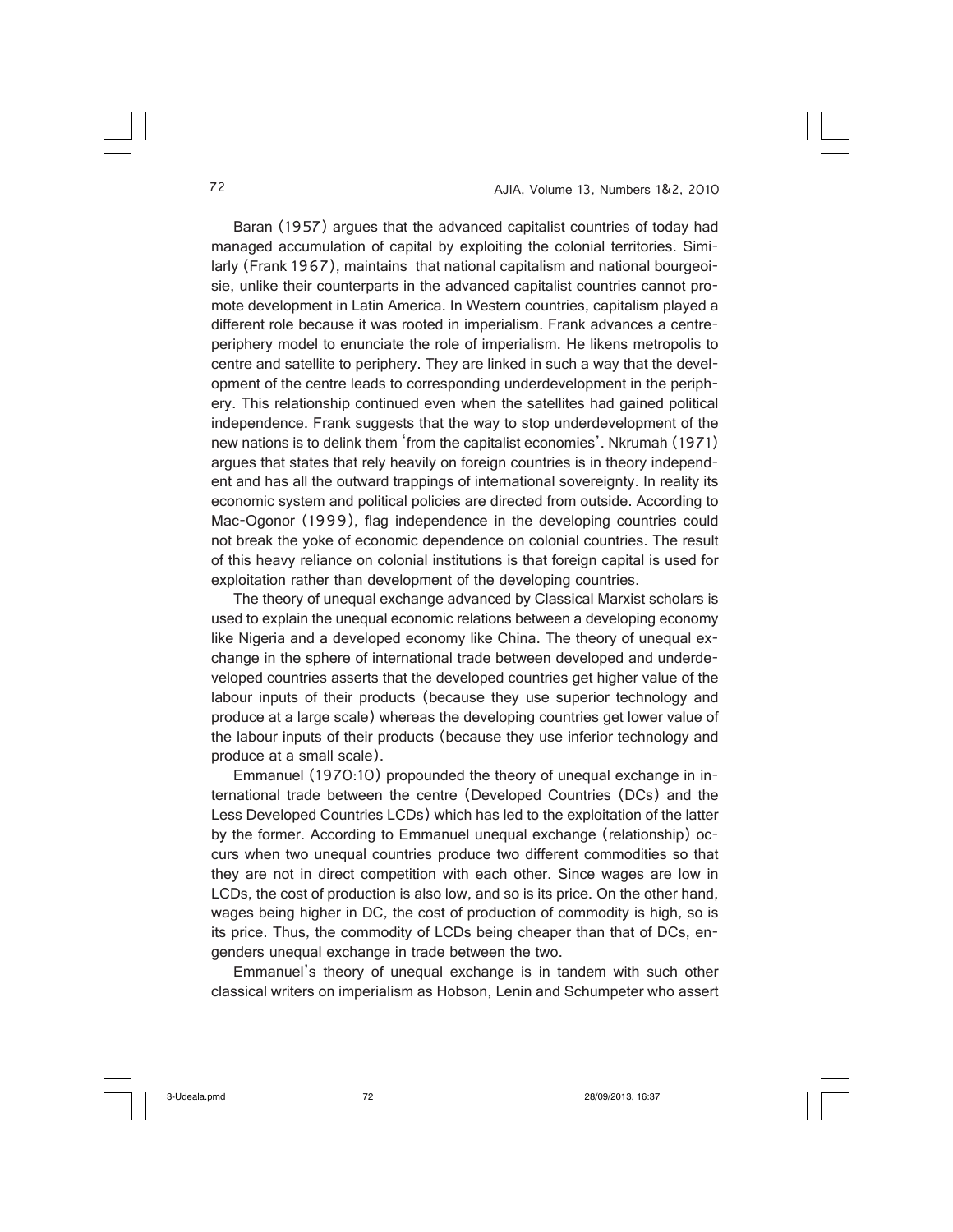that the impetus for imperialism comes from economic interests related to the process of capitalist accumulation. Emmanuel's theory is based on Marx's theory of 'prices of production' for the determination of international prices and technological changes in production. He believes that the main reason for economic inequality between the South and the North lies in the differences in techniques of production and difference in wages which lead to unequal exchange in trade.

The relevance of the dependency theory and, to a large extent, the development theory to this study is that the defining features of the developing countries are their dependency and underdevelopment, which derive from the unequal manner in which they have been incorporated into the periphery of world capitalism. The relationship between periphery and the centre is sustained and perpetuated through certain structures, agencies and institutions. Since dependency is an organic feature of world capitalism, whenever there is a general crisis it spreads to its peripheries with varying degrees of intensity, depending on the extent of control the capitalists have over the peripheral economies (Mac-Ogonor 1999; Badejo 1990).

Focusing on Nigeria's bilateral economic relations, dependency theory enables scholars explore how Nigerian leaders should consciously and effectively use the nation's foreign policy to construct a self-reliant and just society. The failure of the leadership to conduct foreign policy for economic development and the inappropriate development path pursued by them in the past are blamed for the country's continued state of dependence and underdevelopment.

## **Contending Discourse on Nigeria-China Bilateral Relations**

In contemporary international relations, trade cannot be realistically divorced from politics. Nigeria's bilateral relations with China have gradually become an issue of domestic concern as Nigerians have become aware of lack of balanced trade. It has been observed, that this situation has led to a great economic disequilibrium and to China's advantage. This signifies that the economic advantage has gone to China, regardless of increased trade volume between the two countries (Onwubiko 2006:43).

The expansion of Nigeria's economic interactions with China is constrained by a number of factors. These include the imbalance in the structure of level of their trade, the inadequacy of the industrial infrastructure for promotion of relations, the incidence of flooding of the Nigerian market with substandard goods from China and inability to implement various bilateral agreements between the two countries among other problems.

The trade between Nigeria and China has largely followed a classical pattern of trade disequilibrium between the developing and the developed econo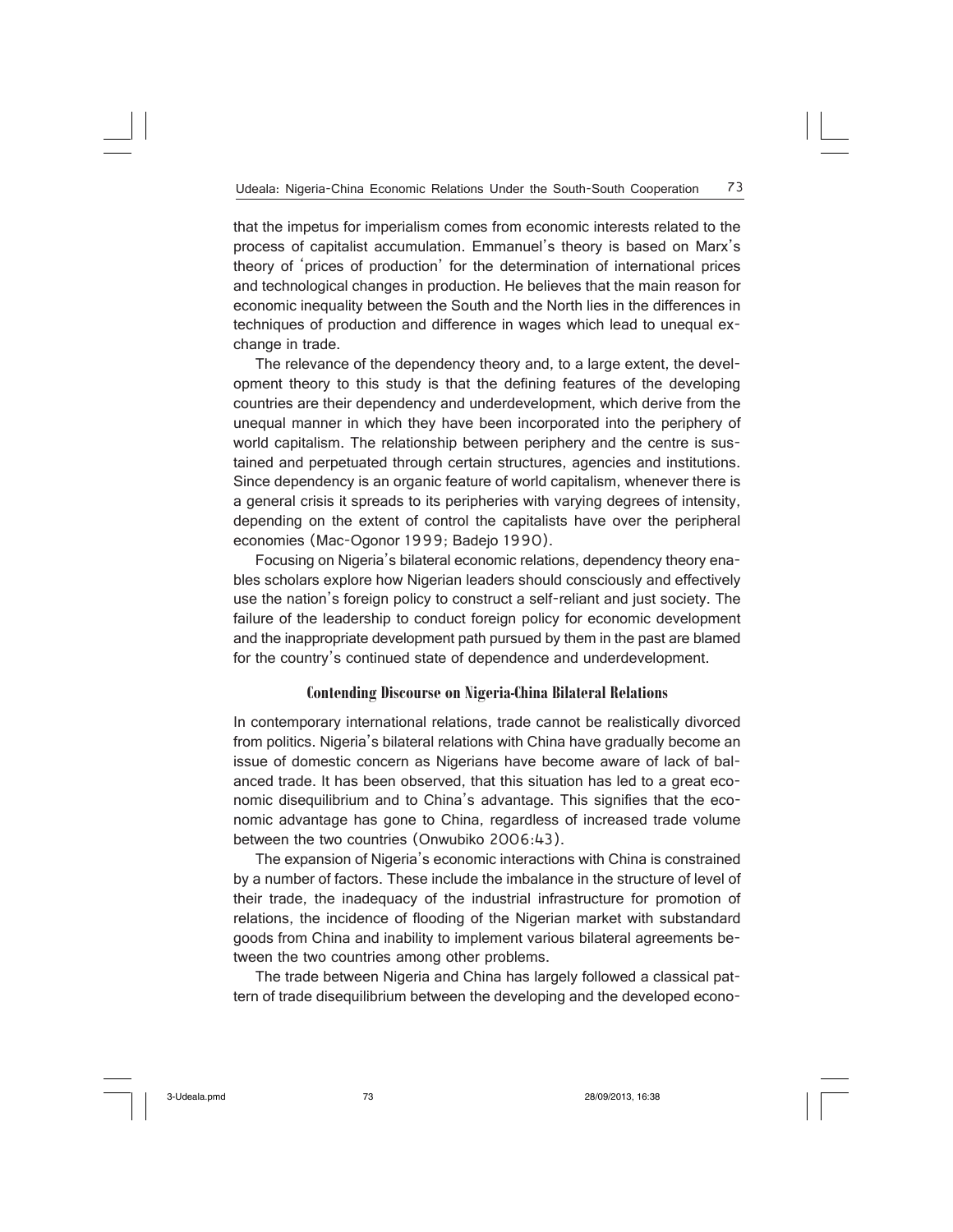mies (Jumbo 2007:56). The structure of trade between Nigeria and China reflects the difference in the level of development of the two partners as well as high degree of complementarities that exist between their economies.

 While Nigeria's exports to China consist mainly of primary commodities, its imports from that country are made up of largely of industrial goods. Within this commodity groups, there have been some important changes in the structure of trade over the years (Soludo 2006: Agbu 1994).

Since the establishment of bilateral diplomatic links, there has been a substantial expansion in Chinese exports, essentially conditioned by the demands of the economy and requirements to keep up economic growth. In consonance with this need, China devised economic policy strategies to penetrate the markets of the South. China's rapidly expanding industrial base has provided impetus for its expanded economic penetration of Nigeria, a relatively large market with immense purchasing power.

Over the years, Nigeria has served as market outlet for Chinese products (Michael 2006:17). The immediate problem posed for Nigeria is the negative role which the big Chinese companies have played and are likely to continue to play in Nigeria and Africa, and its consequences for the fulfilment of the aspirations and goals of the Nigerian people (Olisa 2006:24).

Nigeria's bilateral trade relationship with China after several years shows that the most discernible pattern in this bilateral relationship is still lopsided. It is observed from the trade data that this unequal economic relation is in great disequilibrium and to China's advantage. It means that despite the increase in trade volume between the two countries, the bilateral economic relations have favoured China, thus creating a feeling of lopsided distribution of the benefits from the bilateral trade (Bukarambe 2005).

Crude oil has replaced agricultural commodities as Nigeria's dominant export to China, while there has been a shift of emphasis in Nigeria's imports from that country from consumer products to capital and investment goods. Thus, Nigeria's exports to China consist mainly of primary commodities while manufactured goods constitute the bulk of its imports from China. In fact, Nigeria's strength lies on the production of crude oil which alone accounts for over 90 per cent of its foreign earnings (Michael 2006).

Since 1971, when diplomatic relations were established with China, the volume of trade has increased significantly (Akinjide 2005). For example, trade figures from the Federal Office of Statistics (FOS) now Federal Bureau of Statistics and the Central Bank of Nigeria (CBN) between 1999 and 2008 shows the level of trade volume between the two countries. Nigeria's imports which were N39, 890,423,259 million in 1999 increased to N502, 302,250,4.8 million in 2008. As a result of the considerable growth of its trade with China,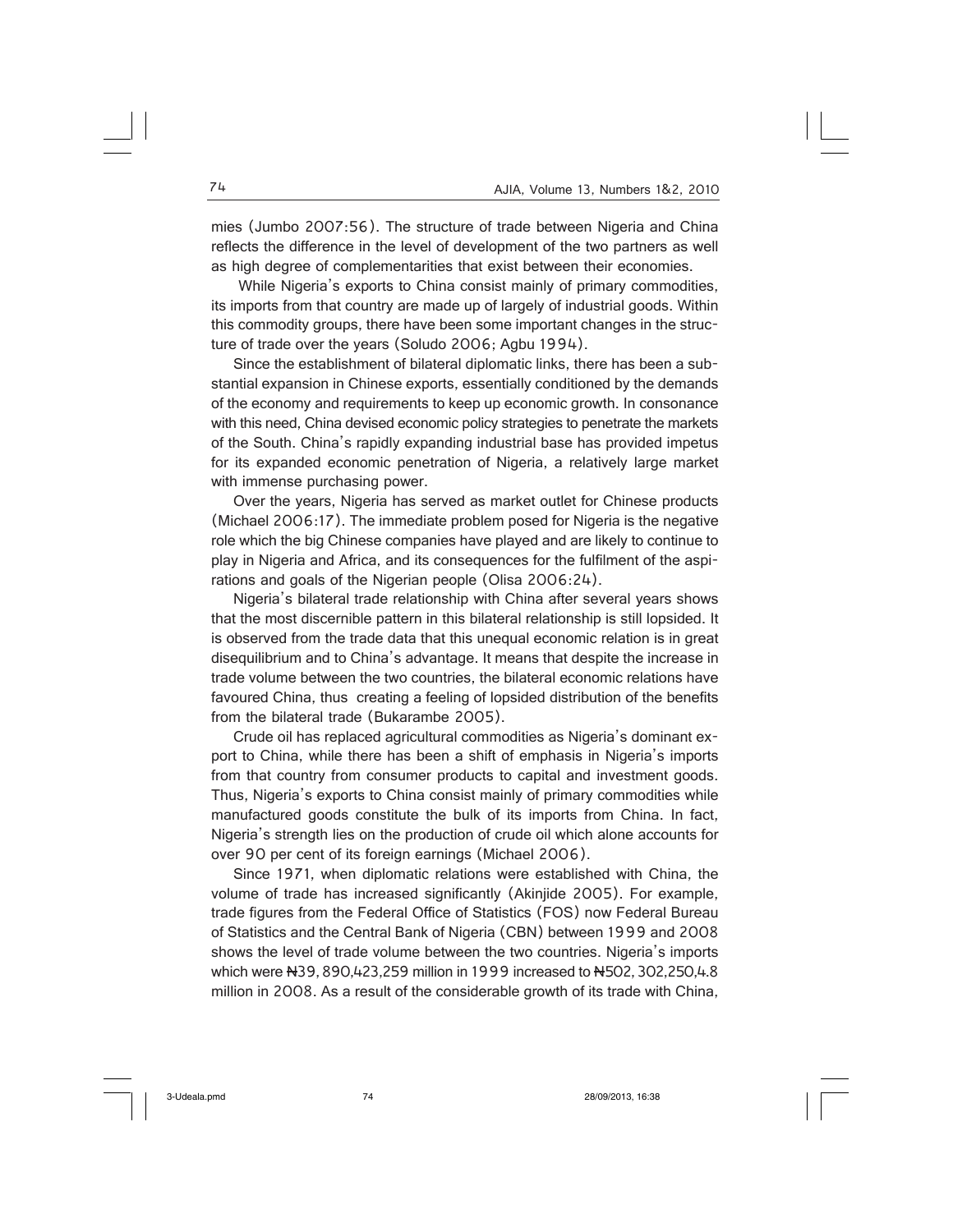Nigeria has become one of China's largest Africa trading partners. Similarly, Chinese imports from Nigeria increased from N10,671,356.489 billion in 1999 to N31,353,471,339 billion in 2008 (FOS, CBN 1999-2OO8).

The main problem in Nigeria's trade with China, as indicated in the Tables 1-3, is its asymmetry and one-sidedness. For example, in Table 1, from 1999 to 2008, Nigeria recorded a deficit in its trade with China every year. Between 1999 and 2008, the cumulative deficit sustained by Nigeria in the trade with China was put at N198,594,804,890 (FOS, CBN 1999-2OO8). While the cumulative amount of Nigeria's imports from China was N229,678,601,6089 billion, China's imports from Nigeria totalled N31,083.796,7188.489 Million within the period under review. The years 2003, 2006, 2007 and 2008 are noteworthy for the relatively large size of deficit Nigeria recorded. For example, in 2007, the trade deficit stood at a staggering record level of N515,322,082,120. To some extent, the pressures on Nigeria's balance of payments since 1999 can be attributed to the imbalance in the trade with China and other developed countries. Nigeria's export to China is largely characterised by the structural imbalance which afflicts the overall export trade that is excessively concentrated on crude petroleum (FOS, CBN 1999-2OO8).

Table 2 shows the country's oil export to China. The cumulative barrels of oil exported to China were put at 70,572,912 million which amounted to N37,124,69 billion between 1999 and 2008. Similarly in Table 3, which covers the same period under review, the cumulative quantity of non-oil export to China was N1,591,411.92 which was 0.81 per cent of the total revenue realised by the country during this period (FOS, CBN 1999-2OO8).

Over the years, while the broad commodity profile of Nigeria's exports to China remained virtually unaltered, being consistently dominated by primary commodities, there have been some significant changes in the relative importance of the individual products.

Experience has shown that bilateral relations between the two unequal partners invariably end up to the overall disadvantage of the weaker party, in this case, Nigeria. One effective approach of addressing the trade imbalance is a cooperative mechanism that would enable Nigeria to increase her export of manufactured goods to China. There is no doubt that the persistence and the intractability of the challenges which confront the two countries in addressing the problem of trade imbalance have not been the dearth of sound economic ideas or policy initiations, rather what has been seriously lacking is the political will and resolve to implement these agreements. In order to achieve these goals, there is need for faithful implementation of all outstanding bilateral agreements between the two countries, particularly agreements on investment protection and promotion, avoidance of double taxation and general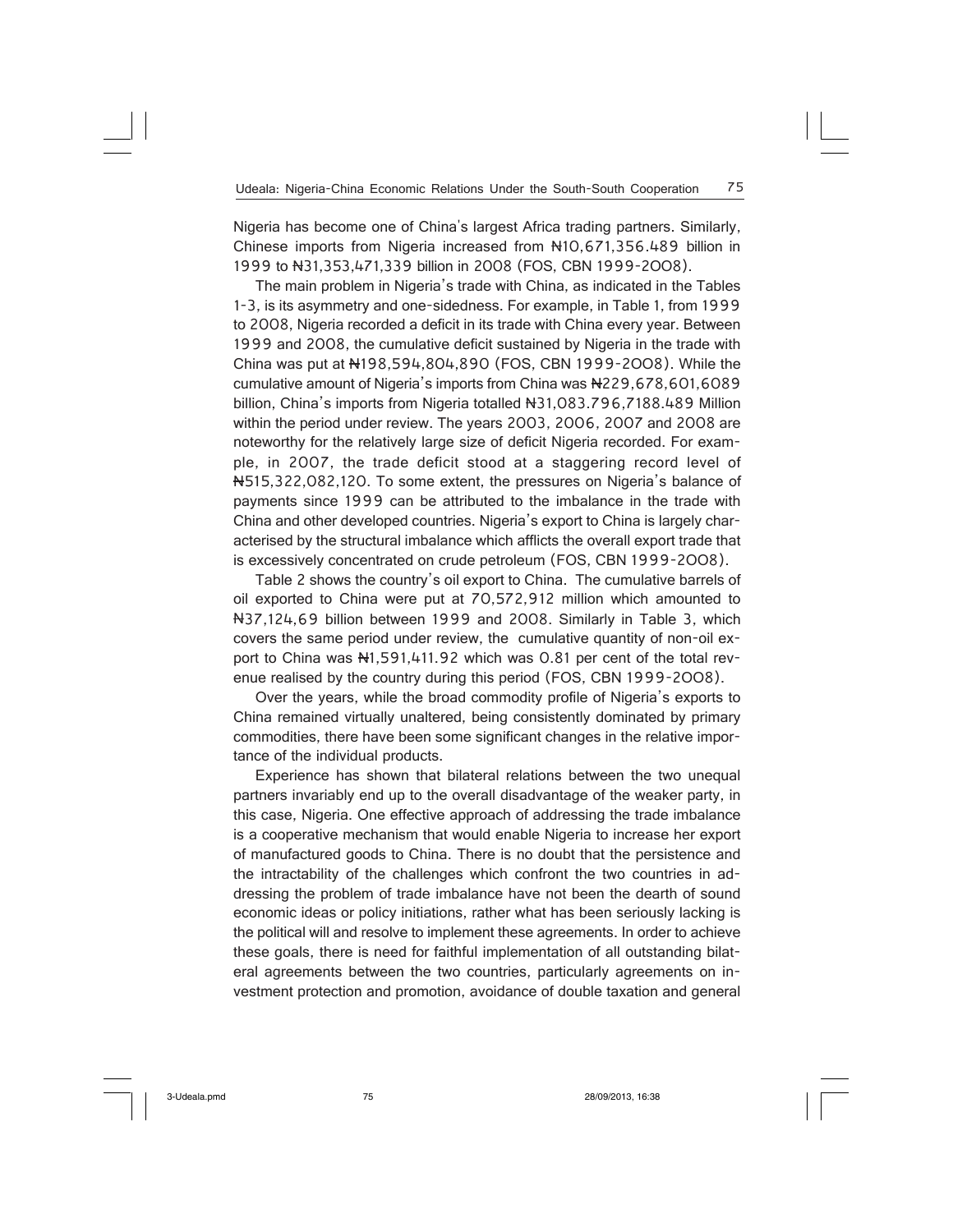economic agreement in the area of oil, gas and solid minerals in their respective economies.

The consequence of intensive asymmetric bilateral interaction to the achievement of Nigeria's broader national goal should not be glossed over by the Nigerian policy makers as such relationship could be jeopardised if one-sided economic relation continues. A continuation of this pattern of lopsided relationship might have serious repercussions for Nigeria. The intensification of dependent relationship can provide an enormous advantage to China in continuation of its economic and industrial expansion.

| Year | Exports (N FOB) | Imports (N. CIF)   | Trade of Balance   |
|------|-----------------|--------------------|--------------------|
| 1999 | 10,671,356.489  | 39,890,423,259     | $-29,219,066,770$  |
| 2000 | 11,413,354,432  | 46, 367, 894, 115  | $-34,954,539,680$  |
| 2001 | 14,127,160,262  | 58,595,546,570     | $-44,468,386,308$  |
| 2002 | 8,812,197,309   | 89,138,079,432     | $-80,325,882,123$  |
| 2003 | 15,954,209,434  | 137,917,168,694    | $-121,962,959,260$ |
| 2004 | 70,531,578,270  | 147,913,615,216    | - 77,382,036,946   |
| 2005 | 46,742,407,524  | 244,653,672,626    | $-197,911,265,102$ |
| 2006 | 527,401,740     | 403,319,768,287    | $-402,792,366,547$ |
| 2007 | 111,365,515,522 | 626, 687, 597, 642 | $-515,322,082,120$ |
| 2008 | 31,353,471,339  | 502,302,250,248    | -470,948,778,909   |

Table 1: Nigeria-China Bilateral Trade, 1999-2008

Source: National Bureau of Statistics formerly Federal Office of Statistics (1999-2008). N = Naira.

Table 2: Nigeria's Oil Export to China

| Year | Quantity              | Value of (N in Million) |
|------|-----------------------|-------------------------|
|      | (Thousand of Barrels) |                         |
| 1999 | 4,456.7               | 10,511.6                |
| 2000 | 5,614.3               | 13,241.8                |
| 2001 | 7,614.7               | 17,960.0                |
| 2002 | 2,848.9               | 7,107.7                 |
| 2003 | 3,447.2               | 12,941.7                |
| 2004 | 8,752.5               | 44,670.8                |
|      | 9,269.0               | 69,923.4                |
| 2005 |                       |                         |
| 2006 | 10,667.8              | 80,475.7                |
| 2007 | 9,445.6               | 71,255.6                |
| 2008 | 8,456.2               | 43,158.6                |

Source: Compilation from Central Bank of Nigeria (CBN) Annual Reports and Statement<br>Account 1999-2008. N = Naira Account 1999-2008.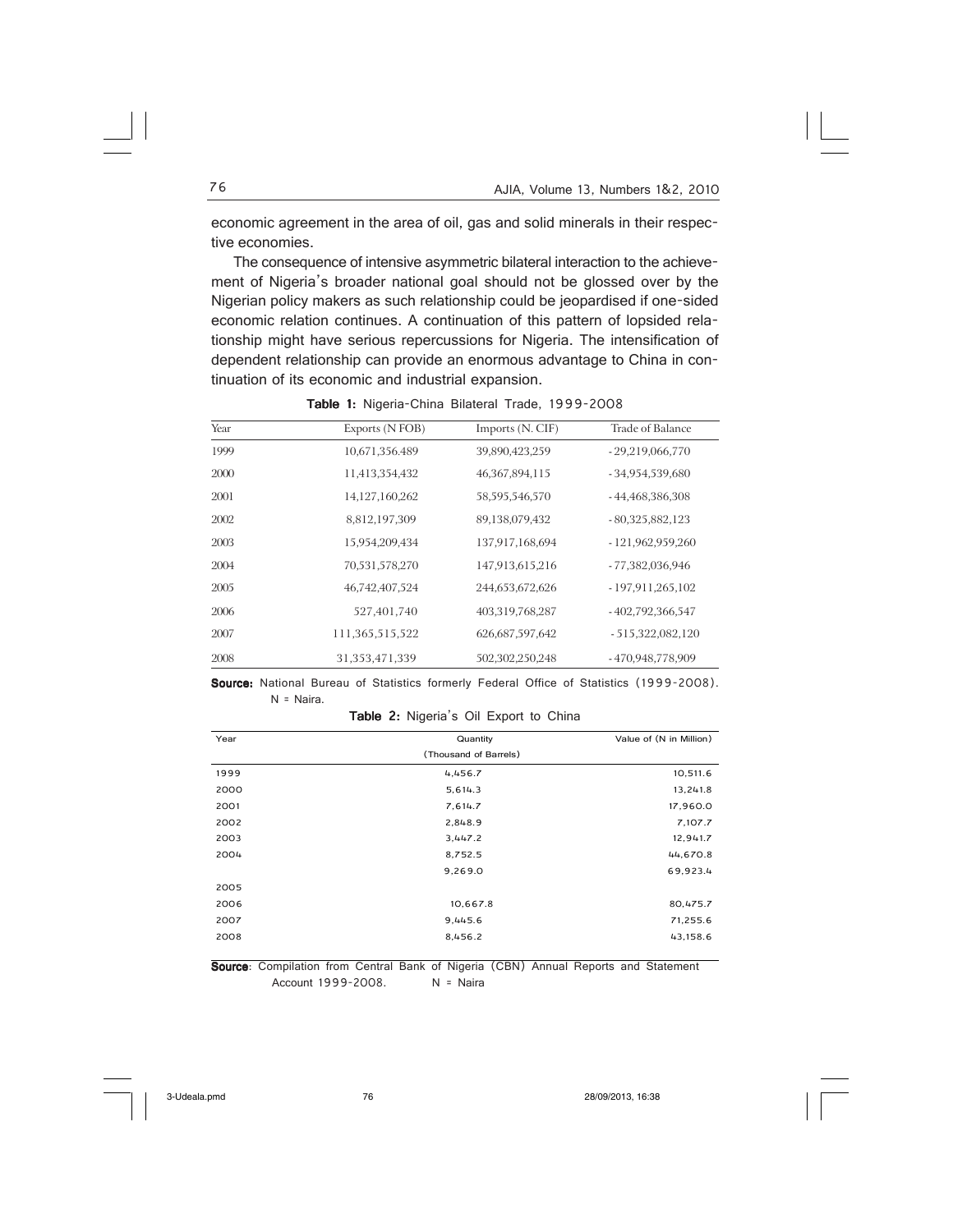| Year | Quantity   | % Share of Total |
|------|------------|------------------|
| 1999 | 4,305.79   | 3.4              |
| 2000 | 4,489.88   | 4.1              |
| 2001 | 4,751.2    | 5.5              |
| 2002 | 4,989.72   | 6.9              |
| 2003 | 178,719.14 | 10.4             |
| 2004 | 187,307.16 | 10.4             |
| 2005 | 251,112.32 | 12.0             |
| 2006 | 285,012.48 | 13.5             |
| 2007 | 326,054.28 | 14.4             |
| 2008 | 374,310.31 | 14.8             |

Table 3: Nigeria's Non-Oil Export to China (Naira in Million)

Source: Compilation for Central Bank of Nigeria (CBN) Annual Reports and Statement Account 1999-2008.

As the bilateral relations have progressed from cultural linkages to intense economic penetration of the Nigerian economy, observers of Nigeria's international relations have become highly conscious of the reciprocal need to transform this intensive relationship into a mutually constructive one, that is towards the promotion of a more symmetrical relationship. It is observed that the consequence of intensive asymmetric bilateral interaction to the achievement of Nigeria's broader national goal has not been given the desired attention by the Nigerian policy makers given that such relationship could be jeopardised if one-sided economic relations continue.

A continuation of this pattern of lopsided relationship might have serious repercussions for Nigeria. The intensification of dependent relationship can provide an enormous advantage to China in continuation of its economic and industrial expansion. There is no doubt that issues foreseeable in the Nigeria-China bilateral relations present formidable challenges. Given the complexity of the interaction, uncertain domestic setting and the volatile global environment, unseen situation of friction and opportunities for more reciprocal relations would likely arise.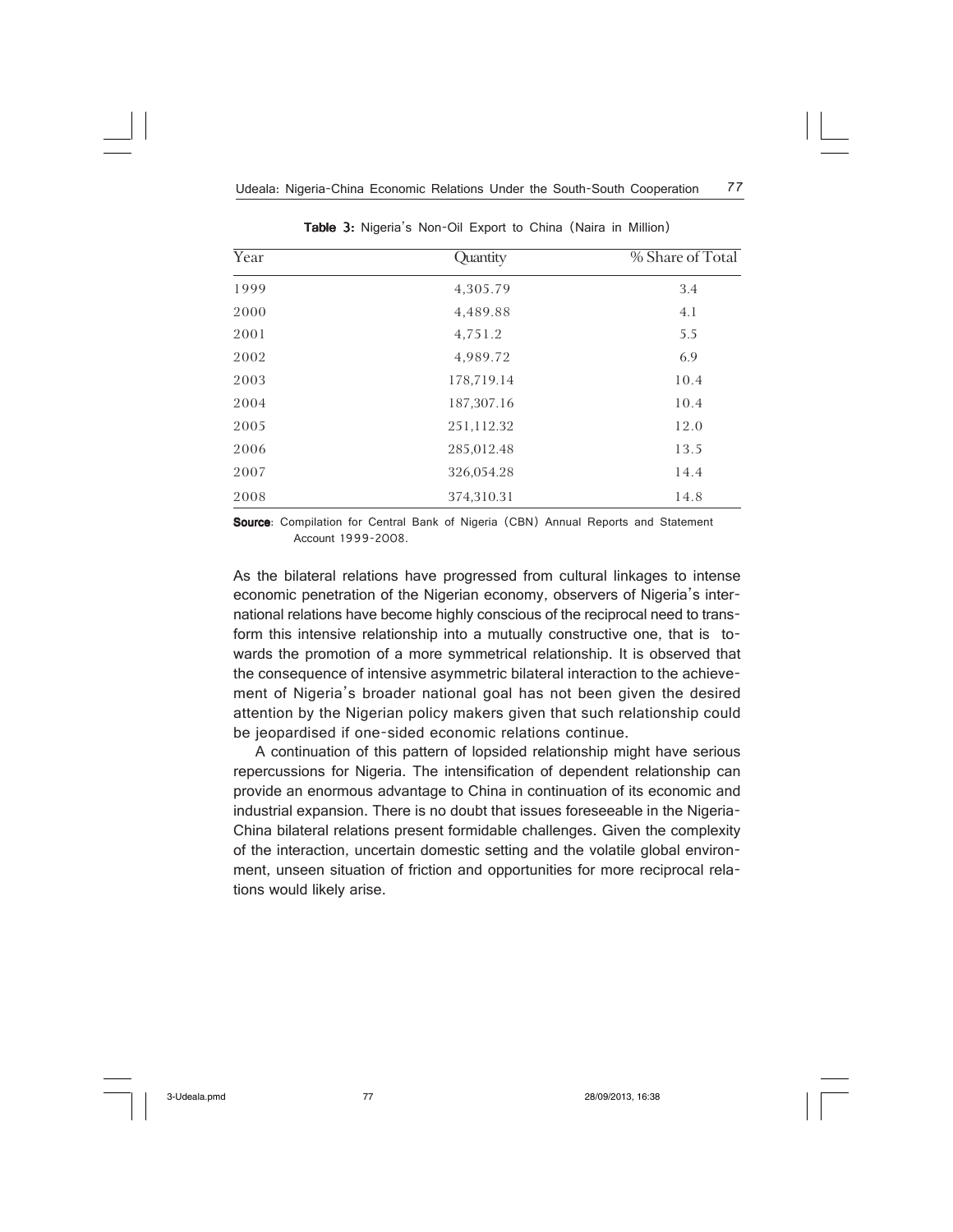#### **How Relations Can Lead to Mutual Beneficial Outcomes for Both Countries**

There is no doubt that China's failure to implement many of the bilateral agreements signed between the two countries has affected the growth of the economic relations and contributed to imbalance in the trade volume. In addition, the incidence of flooding of the Nigerian markets with substandard goods from China has militated against the growth of the bilateral relations. Development analysts have criticised the Chinese economic drive in Nigeria and argued that China is far more interested in hoarding national resources, including oil, which the country is importing from Nigeria and other African countries than assisting the development processes of these countries (Echiebiri 2006; Jumbo 2007).

Political economists have also often written about how Europe and the West underdeveloped Africa. While these allegations are cogent, given Africa's unsavoury history of slave trade, colonialism and neo-colonialism, the growing relations with China raises a spectre which if, not addressed urgently, might lead future scholars to grumble again, this time about how the Chinese underdeveloped Africa. The current trend in Sino-Nigeria relations is laden with strategic cooperation and collaboration as well as mutual cooperation. But a dispassionate analysis shows that it is mostly one way traffic of raw materials to China and finished goods to Nigeria, an equation that replicates a similar one the West has with Africa. We are once more being confined to consumerism rather than production, which ought to accelerate growth, development and, therefore, advancement (Azaiki 2006:50). As stated before, China's failure to implement some of bilateral agreements signed between the two countries has become a source of concern to Nigeria's policy makers. Nigeria certainly has had a history of chequered relations with China on the Nigerian Railways project since 1995 when the Sani Abacha administration entered into an agreement to overhaul its railway system. The Chinese Civil Engineering and Construction Corporation (CCECC) was awarded US\$529 million railway contract by the Abacha administration to supply rolling stocks and engines. The Chinese firm did not execute this contract successfully and nothing has been done today to revamp the rail transport system. In fact, the Nigeria Railways Corporation is still as moribund as it was when the contract was signed over fifteen years ago (Udeala 2001).

Similarly, the shoddy execution of Nigeria's N40 billion satellite project called Nig-ComSat-1 by the Chinese also generated another controversy (Ezuka 2009). What had appeared in 2006 to be a laudable effort by government to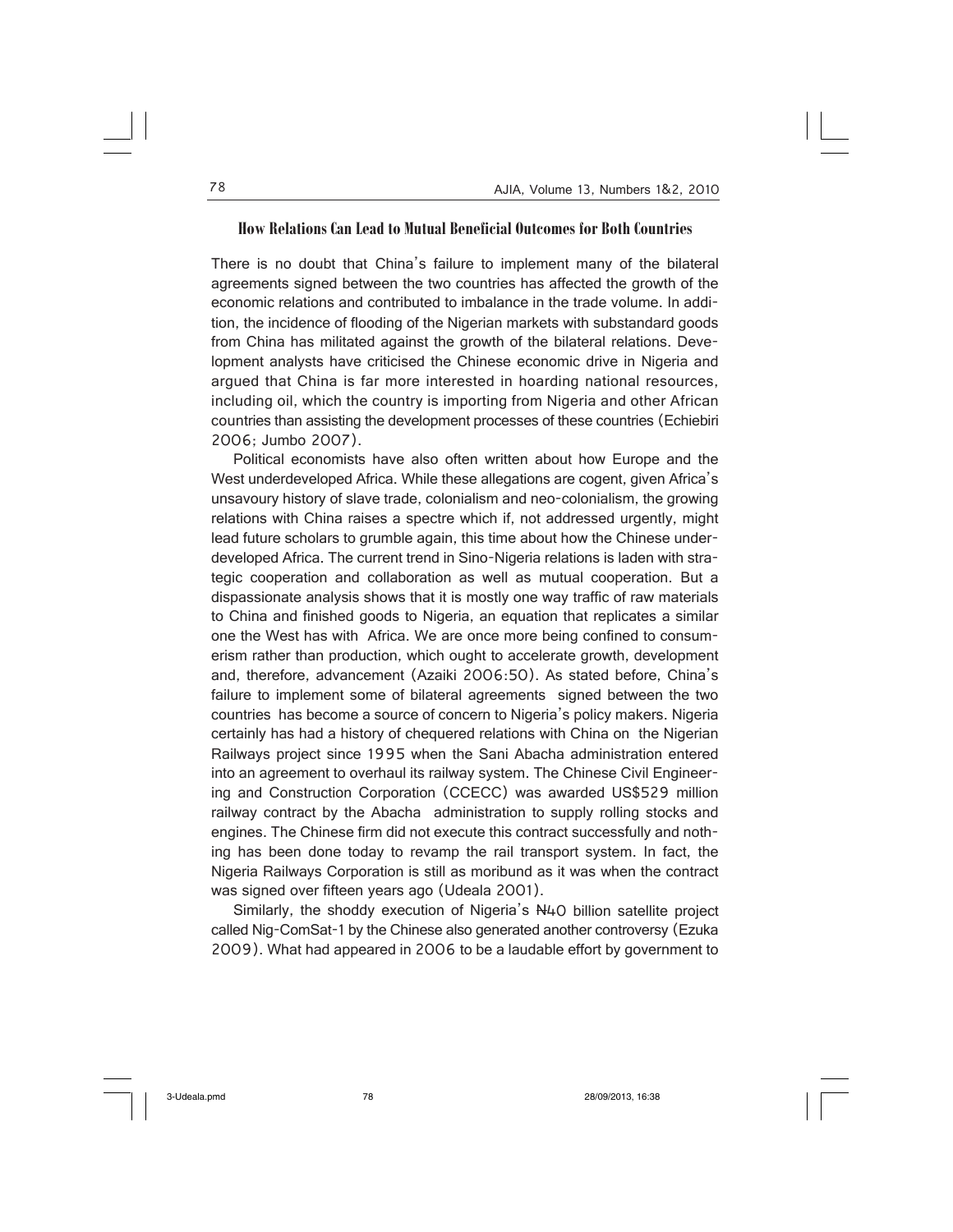leap frog the nation into space age communication took a tumble with the missing in action of Nigeria's first ever communication satellite. However, barely 18 months into its 15 to 18-year designed life expectancy, the Nig–ComSat 1, was packed up and powered down because it's solar power system failed to function. Like the railway contract controversy, there was diplomatic ripples by the two trading partners over the project (Quadri 2008:14).

Another noticeable problem in the Sino-Nigeria economic relations is that Nigeria has been turned into a dumping ground for all finished goods manufactured in China. Nearly everything Nigeria consumes is now imported from China and the Nigerian government has not done much to stem the tide. Even when the Nigerian Government announced that it had banned foreign textiles in order to encourage the local production, the Chinese businessmen constructed a small village in Lagos called Chinese Village where banned Chinese goods were freely traded (Oyewale 2004).

The glut of cheap goods from China is a problem not only because it brings national industries to their knees but also because imports are increasingly taking place via Chinese trade merchants. The migration of Chinese nationals who are engaged in various economic crimes in Nigeria has constantly raised ripples in the diplomatic circle with the result that several Nigerians have called for total overhaul of Nigeria's trade relationship with China (Oyewale 2004:42)

Another Nigerian concern is the influx of substandard goods from China. Even pharmaceutical drugs in the Nigerian markets are counterfeit, adulterated or substandard and they are mostly of Indian or Chinese origin. The negative effects of such bad publicity on Chinese goods are ignored by China itself. Nigeria's regulatory agencies such as the Standards Organisation of Nigeria (SON) and National Agency for Food and Drug Administration (NAFDAC), Customs and other agencies have regularly alerted the Nigerian authorities on the implications of these economic crimes for Nigeria-China bilateral relations (Okoya 2010:18).

Despite these problems, there is the need to ensure that these obstacles are surmounted and that the trade imbalance is addressed to mutual beneficial outcomes for both countries. One effective way to address the trade imbalance is to evolve a cooperative mechanism that would enable Nigeria to increase its export of manufactured goods to China. Over the years, the bilateral trade between China and Nigeria has been growing steadily, but its total volume has been to Chinese advantage. The Chinese Government should encourage Chinese enterprises to give preferences to Nigerian goods with a view to addressing a trade balance between China and Nigeria.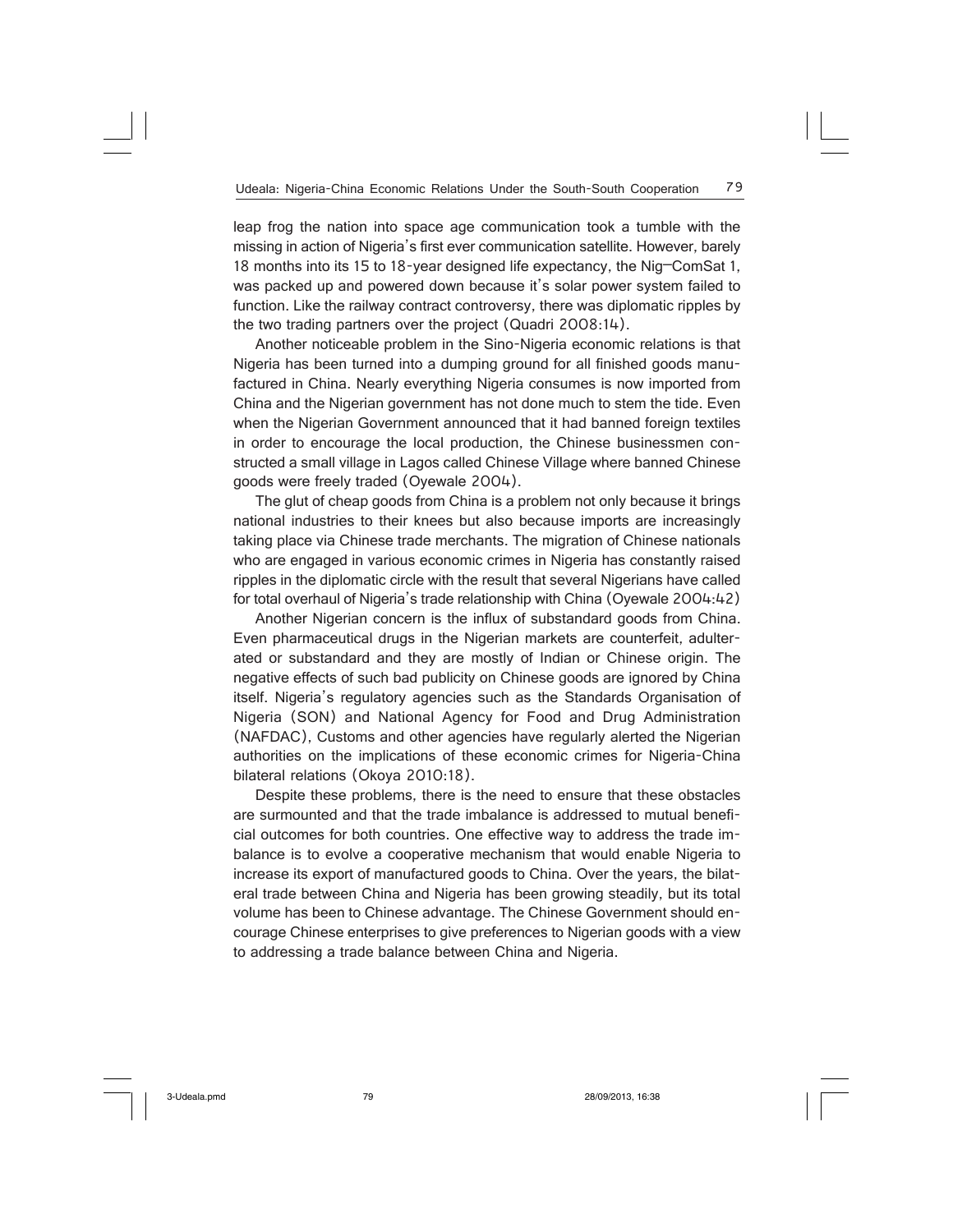Another approach to the problem is for Chinese companies in Nigeria to diversify their economic activities. Rather than restricting themselves to merely importing finished goods from China for sale in Nigeria, they should invest in the productive sectors of the Nigerian economy and thereby gain from the export of such Nigerian made goods. In this regard, there is the need to bring into Nigeria the kind of technology that Nigerians can easily adapt to. Continued effort should be made to further explore the potentials of economic and trade cooperation and address problems that exist between the two countries through joint efforts. By investing in Nigeria, the Chinese investors will not only be enhancing our bilateral cooperation and relations, hey will also help to create employment opportunities, and by extension, contribute to the stability of democracy and good governance in both countries.

In addition, the two countries should vigorously develop and consolidate on investment co-operation. The Chinese should set up special funds and take other incentive measures to encourage its strong and creditworthy enterprises to make investments in Nigeria and to set up export-oriented processing industries, explore natural resources, launch projects with marketable products and economic returns. China should be encouraged to strengthen and improve its co-operation with Nigeria in engineering projects and take part in their economic development and project development through project contracting, technological co-operation, management co-operation and labour cooperation among other things.

Above all is the recurring question of how to borrow a leaf from the Chinese small scale industries and self-reliance on the one hand and from the Chinese conduct and management of its population census on the other. Without doubt, what Nigeria needs is an efficient productive base in the rural areas and a noncontroversial census which can be used and relied upon for economic planning. Chinese technology is really down-to-earth and Nigeria needs this type of technology in its search of self-reliance.

Efforts should be made to constantly increase and improve the co-operation between China and Nigeria in agriculture, transportation, medical care and public health, the exploration and exploitation of natural resources, banking, information technology and other areas. China should set up a foundation for Human Resources Development in Africa, specifically for the purpose of training professionals for African countries. In addition, we should enhance our cooperation and consultants in multilateral and regional organisations in order to safeguard the interests of both sides.

The private sectors of both countries should urgently establish bilateral chamber of commerce in order to promote improved Sino-Nigerian relations.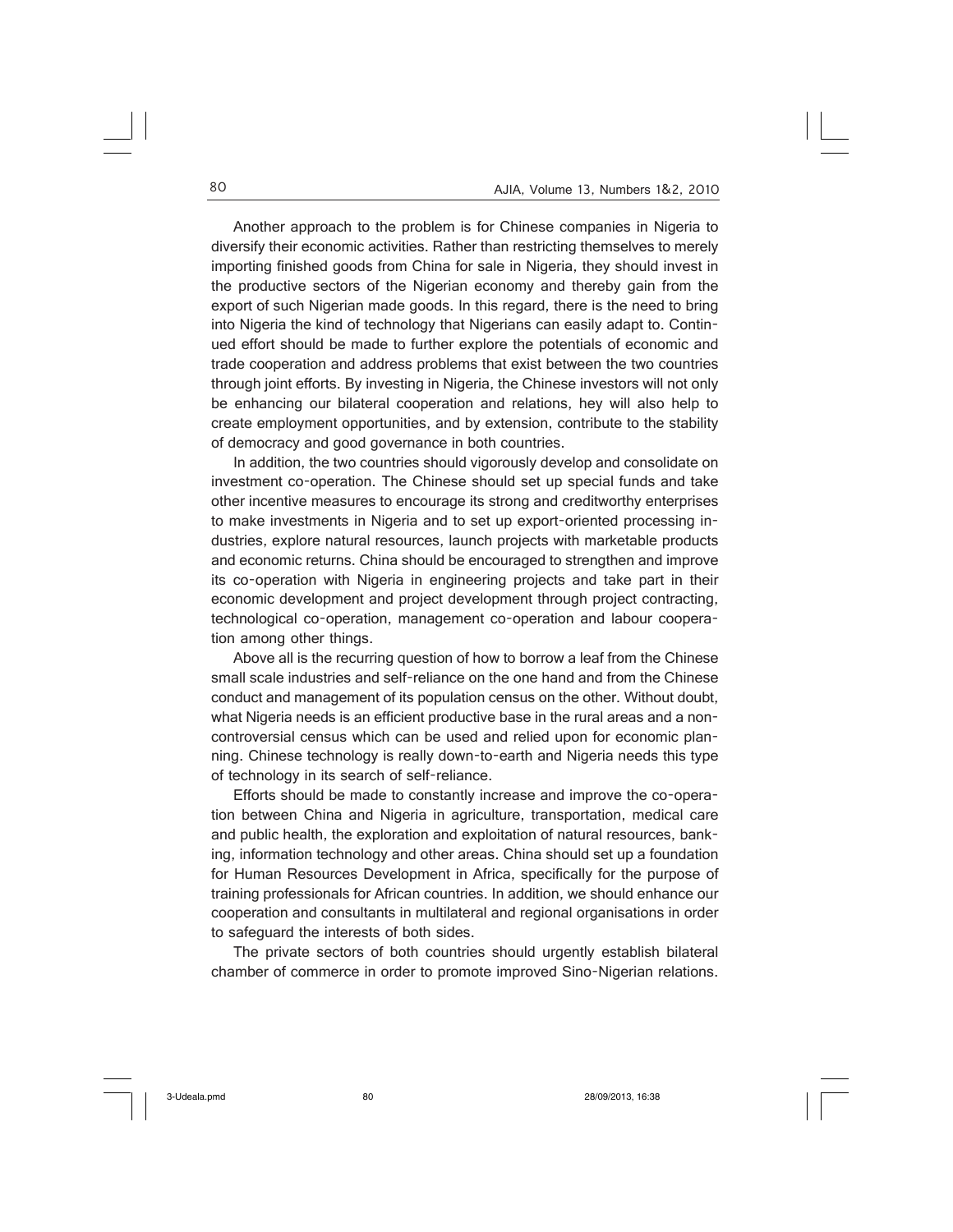Such a body would be indispensable in identifying areas of cooperation and educating business people and groups about opportunities for mutually beneficial economic ties between both countries. In fact, this would complement the objectives of Nigeria-China Friendship Association (NICAF) which seeks to encourage Chinese investments in Nigeria, and enable its members to tap and adapt China's less sophisticated technical skills in tool and machine fabrication to Nigeria's needs.

The time to reinvigorate and refocus the strategy for South-South cooperation is now. Members should encourage investment across borders of the countries of the South. An effective and productive linkage among the private sectors of member countries is indispensable if the numerous opportunities in respective countries are to be fully exploited to their collective advantage. Both Nigeria and China must rededicate themselves to exploiting the comparative advantages and complementarities inherent in their respective economies, and adapting new and innovative approaches in pursuing this objective.

# **Conclusion and Options for the Future**

Nowhere in the world is China's rapid rise to power more evident than in Africa, particularly in Nigeria. From multi-billion dollar investment in oil and minerals to the influx of thousands of merchants, labourers and cheap consumer goods, China's economic and political reach is redefining Africa's traditional ties with the international community. This paper investigates the emerging relationship between Nigeria and China to determine whether this engagement is that of a development partner, economic competitor or new hegemony. The paper, therefore, argues that in order to understand the Chinese involvement in Nigeria, we need to recognise the range of economic and diplomatic rationale behind China's Nigeria policy as well as Nigeria's foreign policy responses to China's entreaties. From our study, this article came up with the following findings.

1. Nigeria-China bilateral relations are in great disequilibrium and to China's advantage:

 The trade between Nigeria and China has largely followed a classical pattern of trade disequilibrium between the developing and the developed economies. The structure of trade between Nigeria and China reflects the difference in the level of development of the two partners as well as high degree of complementarities that exist between their economies. While Nigeria's exports to China consist mainly of primary commodities, its imports from that country are made up of largely of industrial goods. Within this commodity groups, there have been some important changes in the structure of trade over the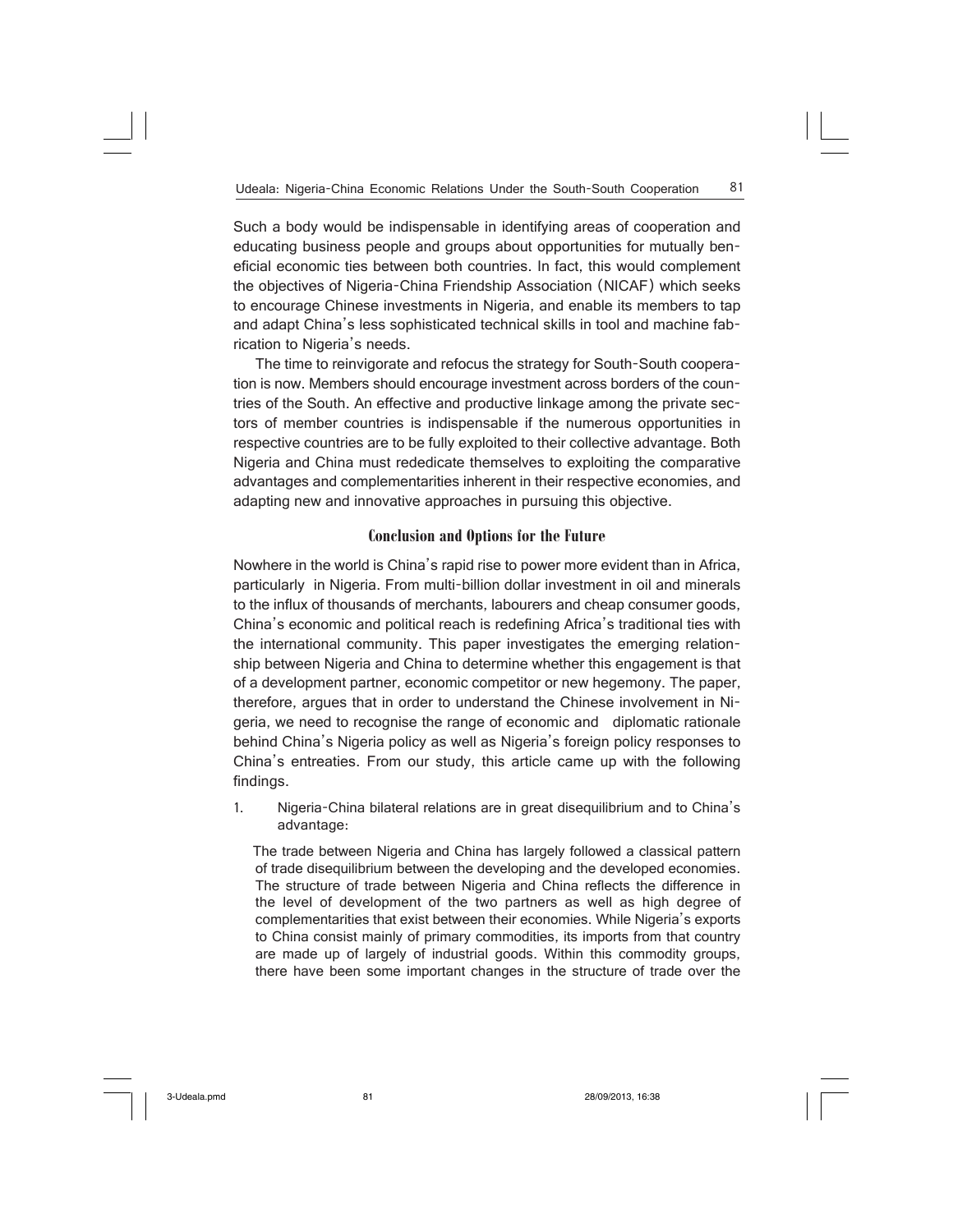years. The paper analyses from the trade data that despite the increase in trade volume between the two countries, the bilateral economic relations have been in favour of China, thus creating a feeling of the lopsided distribution of the benefit from the bilateral trade.

2. The imbalance in economic relations can be addressed to ensure that the relations lead to mutual beneficial outcomes for both countries. The structure of trade between Nigeria and China reflects the difference in the level of development of the two partners as well as high degree of complementarities that exists between their economies. Although trade remains the most important element in Nigeria's economic relations with China, it has not been complemented significantly by the flows of investment and aid between the two countries. The consequence of intensive asymmetric bilateral interaction to the achievement of Nigeria's broader national goal should be given serious thought by the Nigerian policy makers and the public alike as such relationship could be jeopardised if one- sided economic relations continue. A continuation of this pattern of lopsided relationship might have serious repercussions for Nigeria. The intensification of dependent relationship can provide an enormous advantage to China in continuation of its economic and industrial expansion.

 The expansion of Nigeria's economic interactions with China is constrained by a number of factors. These include the imbalance in the structure of level of their trade, the inadequacy of the industrial infrastructure for promotion of relations, the incidence of flooding of the Nigerian market with substandard goods from China and inability to implement various bilateral agreements between the two countries among other problems. However, despite this trade imbalance and other challenges, the bilateral relationship should be symbiotic and mutually beneficial to both countries.

3. Nigeria can benefit from the objectives of South-South Cooperation by learning from the Chinese socio-economic transformation. The paper demonstrates that Nigeria can learn from the Chinese success story. The government and people of China are noted for discipline that promotes hard work and dignity in labour. The leadership itself is both frugal and sacrificial with little or no room for ostentation and corruption. This type of leadership that is committed to people-oriented development, except in a few instances had been absent in post-independent Nigeria.

In conclusion therefore, it must be emphasised that Nigeria's economic policy towards China has undergone a number of shifts of emphasis and reappraisal of priorities. Nigeria-China relations should, however, go beyond rhetorics. The possibilities and potentials of a bilateral cooperation between the two countries have not been fully exploited. Nigeria and, indeed, Africa should move beyond the bounds of marginality and peripheral association where we are looked upon as marginal factors merely for tilting matters in favour of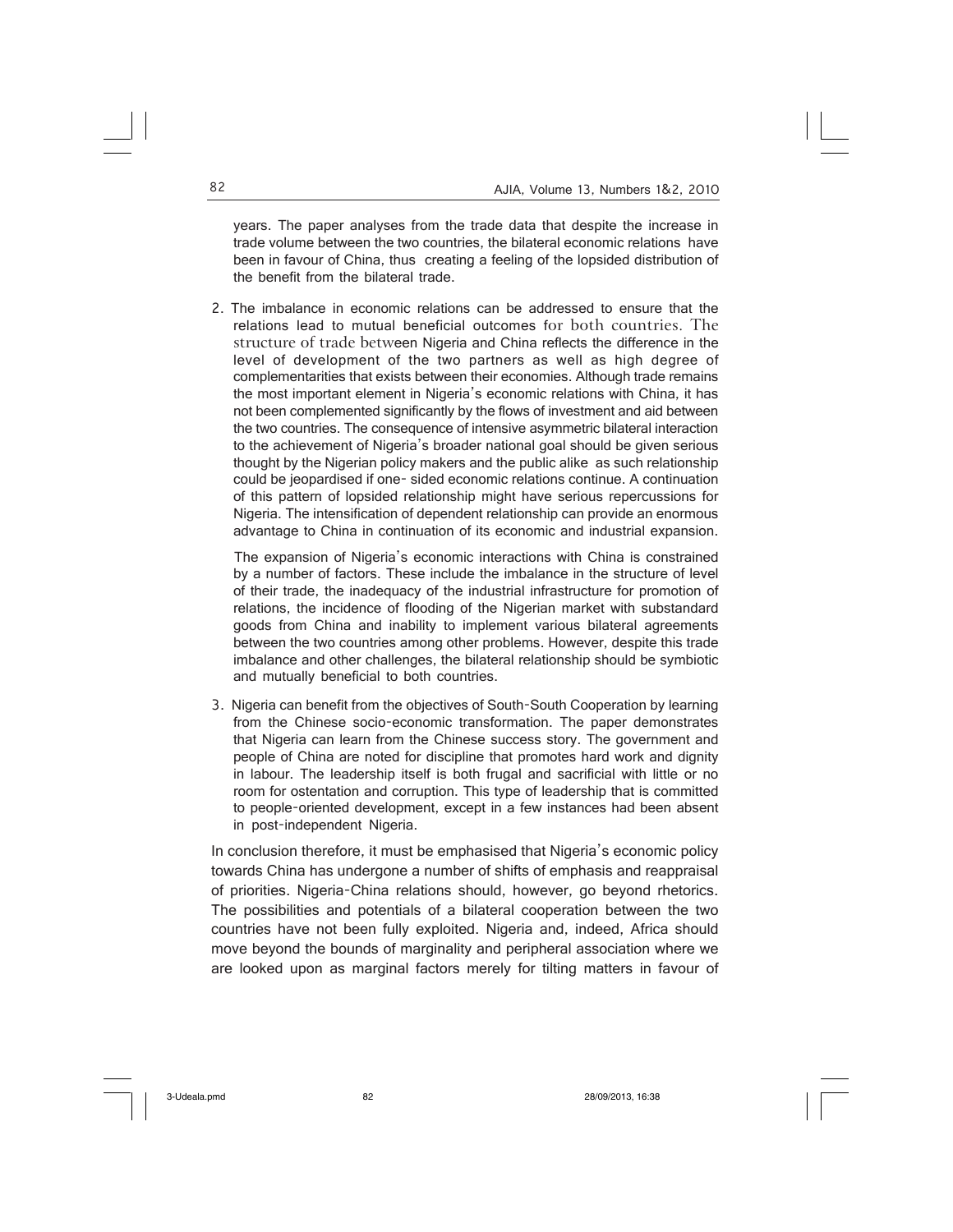developed market economies. Nigeria abounds with immeasurable reservoir of opportunities for trade, investments, business, and cooperation. The phlegmatic response to invitations of Chinese investors to come and invest in the country has not been encouraging as one would have expected.

In addition, therefore, for Nigerian-Chinese relations to wear a more acceptable face, the two countries must go beyond the formalities of signing bilateral agreements. Rather concrete steps must be taken by the two countries to actualise the dreams of these agreements. This will be to the mutual benefit of both countries. By this initiative, Nigeria will take advantage of this bilateral interaction to improve on its domestic economy rather than being a mere provider of raw materials and importers of finished goods from China. The pattern of economic relations between the two countries in future would significantly be determined by the extent to which both countries understand each other's problems and interests and adopt a cooperative attitude towards solving them.

## **Recommendations and Options for the Future**

- 1. Nigeria's relationship with China should henceforth reflect a profound understanding that our basic national objectives are long-term. Our policy now and in the near future, must be informed by our ultimate national interests. Nigeria has the responsibility to protect its economy from domination by foreign enterprises which are interested not in the local economies, but in the economies of the developed industrialised states.
- 2. One effective approach to address the trade imbalance is to evolve a cooperative mechanism that would enable Nigeria increase its export of manufactured goods to China. In addition, Chinese companies in Nigeria should diversify their economic activities. Rather than restricting themselves to merely importing finished goods from China for sale in Nigeria, they should invest in the productive sectors of the Nigerian economy and thereby gain from the export of such Nigerian- made goods.
- 3. Nigeria should diversify its economy as well as create an enabling business environment to encourage Chinese and other investors. We must work towards addressing basic and other infrastructural impediments to the spread of knowledge, such as provision of electricity, transport and better telecommunication facilities, as well as finding ways, where appropriate, to remove the impediment on regional integration.
- 4. In Nigeria and other parts of Africa, there is growing concern about substandard products coming from China. Nigeria needs firm commitment from China to tackle and stop this menace. One expects, in the long run, that the several Chinese companies now operating in Nigeria will transfer their technical and managerial skills to Nigeria workers to ensure strengthened cooperation and accelerate economic development in Nigeria.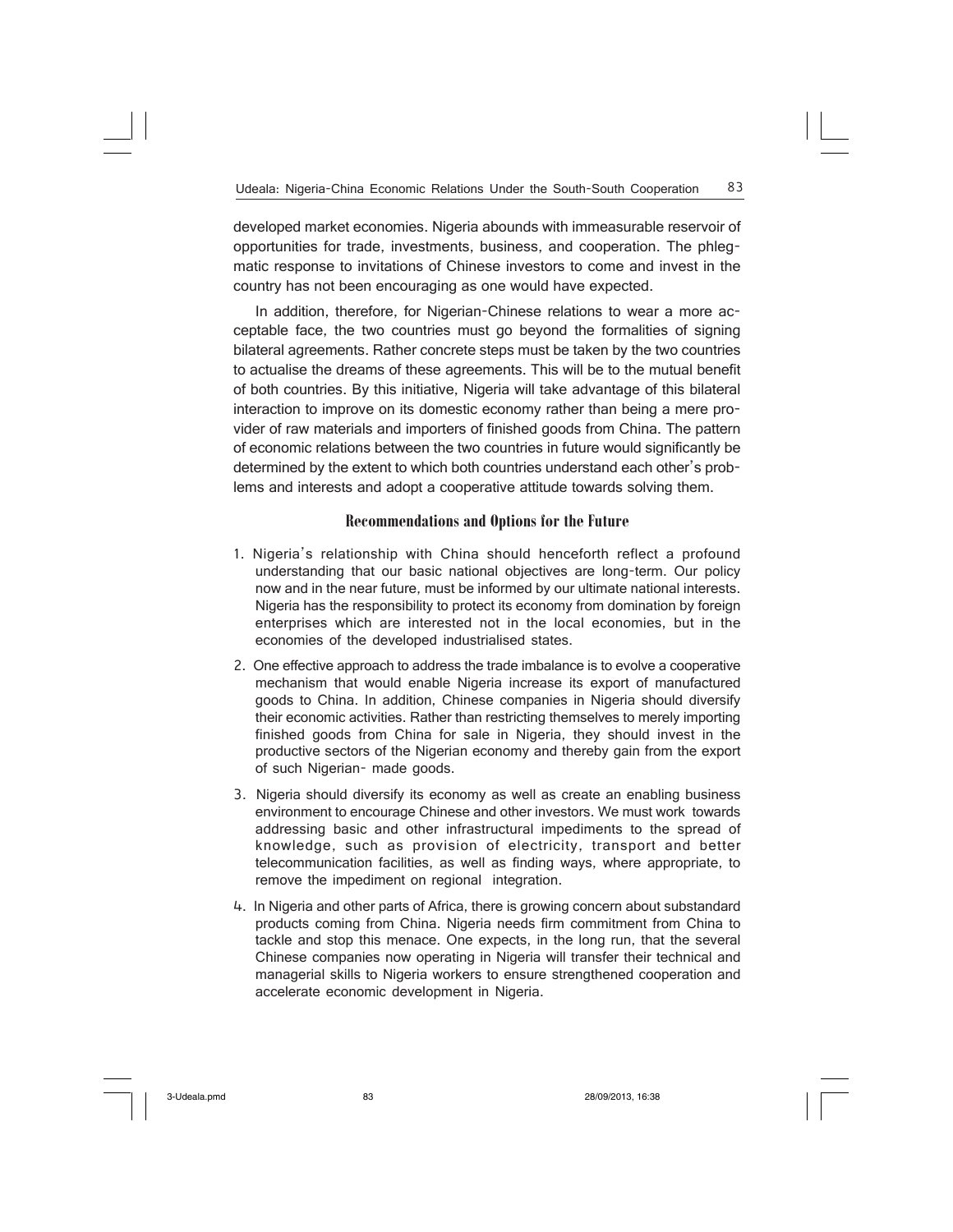- 5. There is a need for the two countries to coordinate their foreign policy approaches in order to facilitate international response to pressing international economic issues such as globalisation, regional integration and global economic crisis. There is need for continuous exchange of visits at the highest level to be strengthened. However, in spite of the high level of official visits, the two countries are yet to forge a close political understanding necessary to boost their cooperation in the economic and technological sectors.
- 6. Nigeria and China have long standing ties of bilateral relations and a mutual commitment to the quest for global peace, progress and economic prosperity. There is need for the Nigerian Institute of International Affairs (NIIA), Nigerian Institute for Policy and Strategic Studies (NIIPS), various Departments of International Relations in both the Nigerian and Chinese Universities and the Chinese Institute of International Studies (CIIS) not to restrict their activities to strictly academic endeavours. The CIIS and NIIA, for instance, should make the governments of China and Nigeria take and implement policies proposed by both institutes.
- 7. Nigeria should learn from Chinese socio-economic transformation. As Nigeria rallies to industrialise its economy, it will not be out of place if it copies the Chinese model that is relevant to our local environment. But more than anything else, the Nigerian government should encourage Nigerians to effectively adopt technology that has kept China at the cutting-edge of global economy. For example, Nigeria has a lot to gain from having access to China's low-cost technologies, because they are easily exportable and transferrable because of their adaptability and simplicity.
- 8. Nigeria's interest in entering into bilateral economic relations with China in 1971 arose partly from the fact that such a relationship would be devoid of the master-servant relationship which tainted historical and economic links with the developed market economy countries of the West. It is hoped that, unlike the unequal economic relationship that existed and continues to exist, economic relations with China in future will be built on a foundation of equity, mutual respect and equitable distribution of the fruits of international division of labour.
- 9. The time to refocus strategy for South-South Cooperation is now. Members should encourage investment across the borders of the countries of the South. An effective and productive linkage among the private sector of member countries is indispensable if the numerous opportunities in respective countries are to be fully exploited to their collective advantage. Both Nigeria and China must rededicate themselves to exploiting the comparative advantages and complementarities inherent in their respective economies, and adapting new and innovative approaches in pursuing this objective.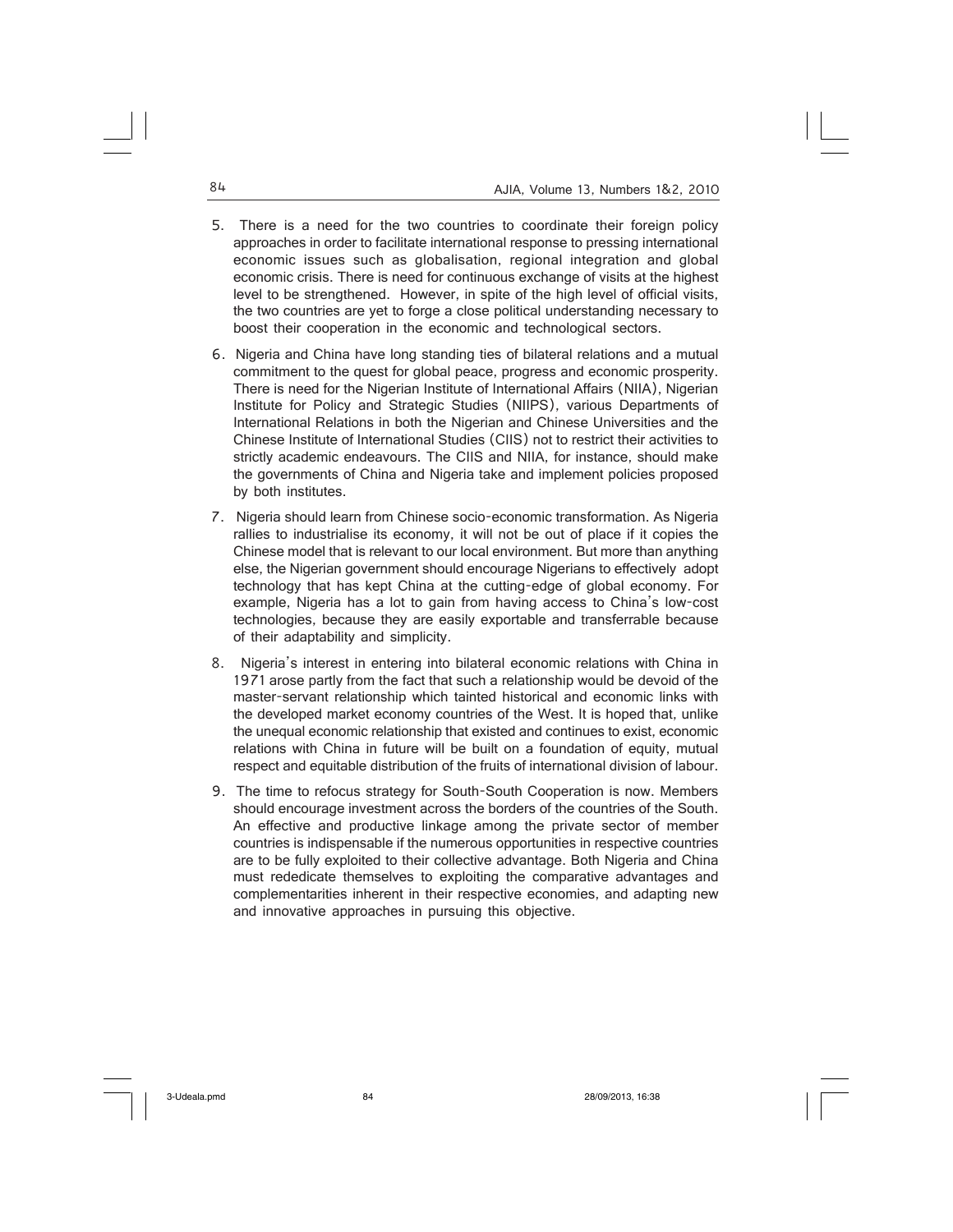#### **References**

- Abua, Justin, 2004, 'From China, A Harvest of Agreements' ThisDay Newspaper, 16 November.
- Adegbulu, F., 2006, 'The Secrets of the Asia Tigers', in Adegbulu, F., ed, Topics and Issues in International Relations, Remo: Babcock University Press.
- Agbu, O., 2006, 'Nigeria-India Relations Under South-South Cooperation', Nigerian Journal of International Affairs, Vol. 34, No 1, pp. 31-35.

Agbu, Osita, 1994, 'Promoting Nigeria-China Relations', Nigerian Forum.

Akinjide, R., 2005, 'Nigeria, Africa and Chinese Economic Model' ThisDay 4, pp. 18.

- Ake, C. A., 1981, Political Economy of Africa, London: Longman Group Ltd.
- Akinterinwa, Bola, 1994, 'Nigeria- China Relations Perspectives and Prospects (11- 12), Nigerian Forum, Vol. 14, Nos. 5-6: May- June, pp. 136-143.
- Amin, Samir, 1972, Unequal Development, New York: Monthly Review Press.
- Azaiki, Steve, 2006, 'The Challenge of China', ThisDay Newspaper, 9 September.
- Badejo, Babafemi, 1990, Nigeria's Economic Relationship with Brazil and India: An Assessment of South-South Cooperation, Nigerian Journal of International Affairs, Vol. 16, No. 1.
- Baran, Paul, 1957, 'The Political Economy of Growth', New York Monthly Review Press.
- Bello T. S., (2005, 'A Comparative Analysis of Chinese-Nigerian Economic Reforms and Development Experience', China & World Economy, Vol. 13, No. 4, pp. 114-121.
- Bukarambe, Bukar, 2005, 'Nigeria-China Relation: The Unacknowledged Sino-Dynamics', in Ogwu, Joy, ed, New Horizon For Nigeria In World Affairs, Lagos NIIA Publications.
- Chibundu, Victor, 2000, Nigeria-China Foreign Relations (1960-1999), Ibadan: Spectrum Books Ltd.
- Breuster, 1992, «Improving South-South Economic Cooperation'. The Standard (16 July, p31.
- Don Santos, Therotonio El Nuevo caracter de la dependecia (Guadero No.10) Santiago 1968.
- Egom, A., 2007, 'China and Nigeria in the Collapsing World Financial Architecture-Lagos', paper represented at a seminar on Sino- Nigeria Relations held at NIIA on 26September. Echebiri, R., 2006, 'Before China Buys Nigeria', Businessworld 27, November, p.8.
- Emmanuel, A., 1971, 'Unequal Exchange: A Study of the Imperialism of Trade', New York Monthly Review Press.
- Eze, Osita, 1986, 'Nigeria and South-South Cooperation', in Olusanya, Gabriel & Akindele, Richard, eds, Nigeria's External Relations: First Twenty-Five Years, Lagos: NIIA Publications.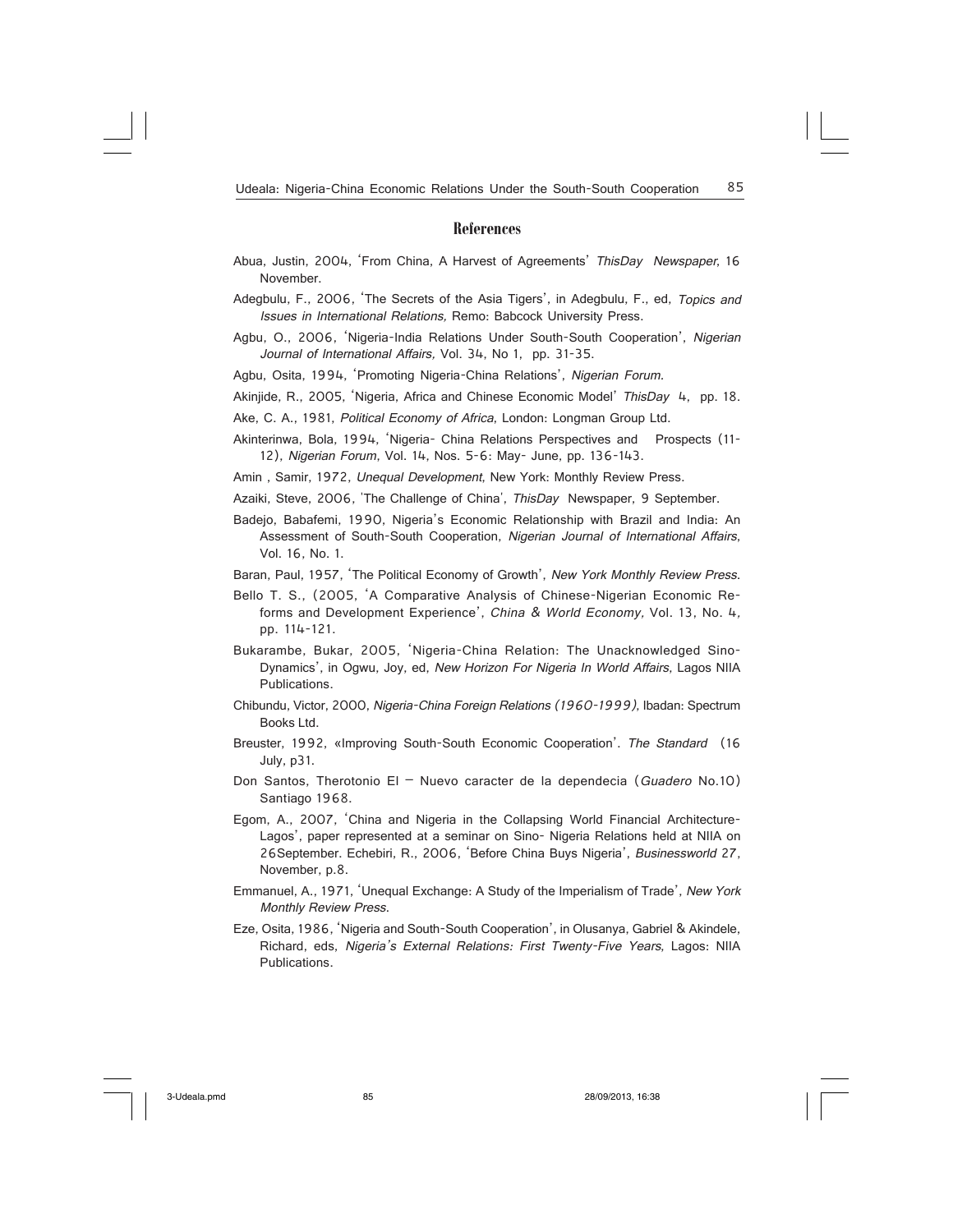Ezuka. Echika, 2009, NigeComSat, Technology.

- Frank, A. G., 1979, 'Dependent Accumulation and Underdevelopment in Latin America', New York Monthly Review Press.
- Furtado, Celso, 1965, 'Development and Stagnation in Latin America', St. Locius, Social Science Institute Washington University: Studies in International Development, Vol.I, No. 11.
- Haruna, James, 2006, 'China's African Adventure', Ambassador Newspaper 22, November, p. 10.

Hobson, J. A., 1938, Imperialism. A study 3<sup>rd</sup> Rev ed, London: George Allen & Unwin, p. 386.

Hutchison, Alan. 1975. China's Africa Revolution, London: Howell Publishers.

- Jhingan, M. L., 1966, 'The Economics of Development and Planning', New Delhi, Vrinda Publication Ltd.
- Jumbo J., 2007, 'China in Africa, From Capitalism to Colonialism', Punch Newspaper 2 March, p.16.
- Lenin, V. I. 1939, Imperialism: The Highest State of Capitalism  $A$  Popular Outline (Little Lenin Library, vol. 15) Rev Trans, New York, International Publishers, p 128.
- Lin, J. Y., Fang, Cai and Zhou, Li, 1996, The China Miracle: Development Strategy and Economic Reform, Hong Kong: Chinese University Press.
- Mac-Ogonor, C. U., 1999, 'South-South Cooperation and Nigeria-South Korea Relations: A Case of Unequal Economic Relations', in Okedudu, Stephen, ed, Selected Issues in Third World Development Crisis: Evidence from Nigeria, Port-Harcourt: Paragraphics.
- Michael, D., 2006, 'Time to Explore Nigeria China Relations', National Interest Newspaper, 2 March, p. 43.
- Melber, Henning, 2007, Current Africa-China Issues, Skockholm, Sweeden: Elanders Gotab.
- Moghalu, K., 2007, 'Africa and a Rising China', The Guardian, 16 May, p. 16.
- Naid, S., 2007, 'China–African Relations in the 21st Century: A 'Win–Win' Relationship', in Melber, H., ed, Current Africa-China Issues, Skockholm, Sweeden: Elanders Gota.
- Ndu, Eme C., 1999, 'Dependency, the State and Industrial Growth in the Third World', Eket: Corporate Impression.
- Nkrumah, Kwame, 1971, 'Neo-Colonialism: The Last Stage of Imperialism', London: Panaf Books Ltd.
- Obasanjo, O., 2001, 'Nigeria and Indonesia in South-South Corporation' in Ad'Obe Obe, ed, A New Dawn- A Collection of Speeches of President Olusegun Obasanjo, Ibadan: Spectrum Books Ltd.
- Oche, Ogaba, 1999, 'Nigeria's Policy Shift to Asia', in Selected Themes in Nigerian Foreign Policy and Relations, Hassan, A. Saliu, ed, Ilorin : Sally & Associates.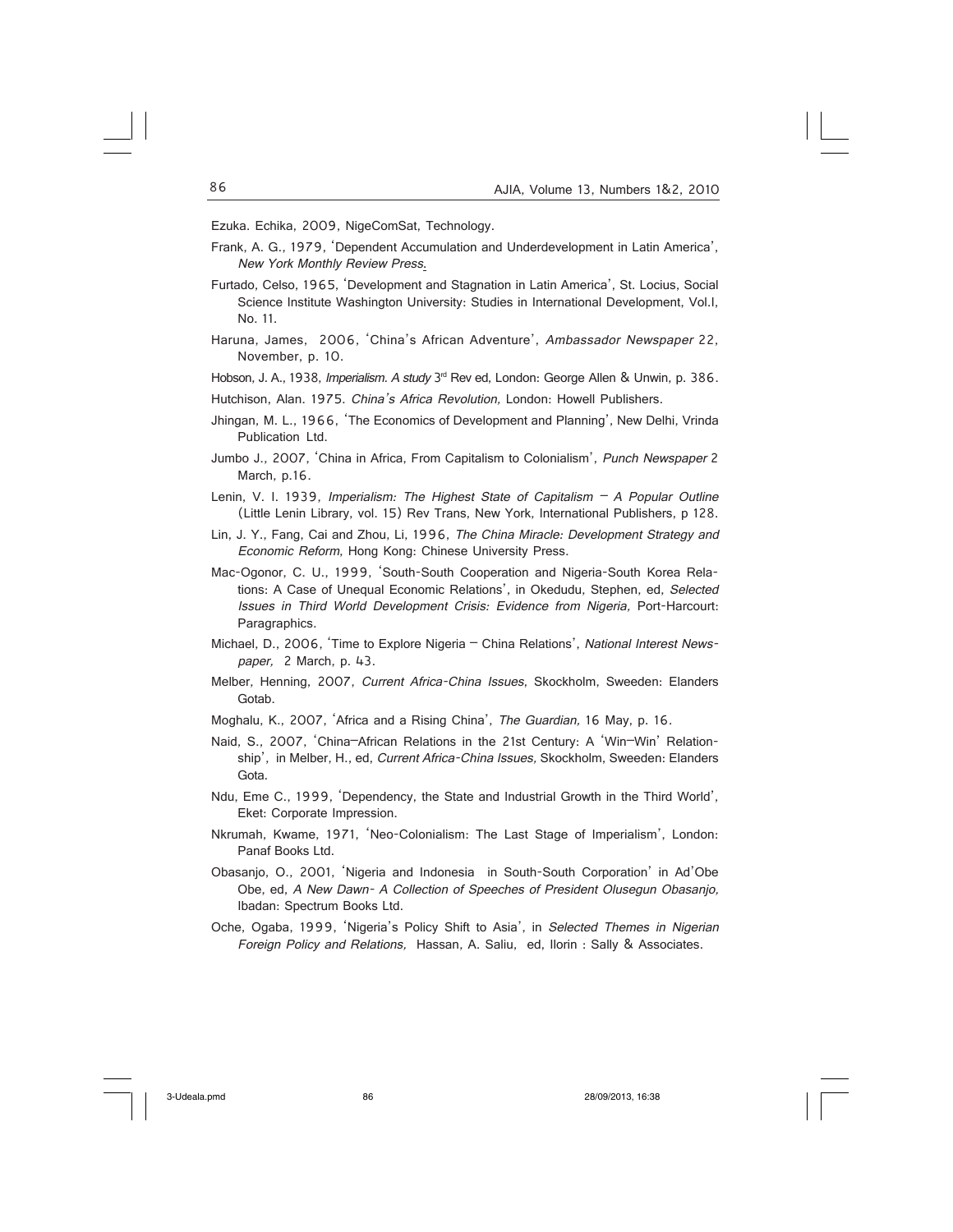- Oche, at al., eds, 2001, Nigeria-China: Bilateral Ties in a New World Order, Lagos: NIIA Publication.
- Ogunsanwo, Alaba., 1974, China's Policy in Africa (1958-1971), London: Cambridge University Press.
- Ogunsanwo, Alaba, 2007, 'Nigeria and China in the New Dispensation', Paper Delivered at Roundtable Discussion on 26 September.
- Ogwu, Joy, 1986, 'Nigeria and Brazil', in Olusanya et al, eds, Nigeria's External Relations: First Twenty-Five Years, Lagos: NIIA Publications.
- Ojo, O. J. B., 1981, 'Continuity and Change in Nigeria's Non-Aligned Foreign Policy', Nigerian Journal of International Affairs, Vol. 7, Nos. 1 & 2.
- Olisa, B., 2006, 'Beware of China', ThisDay Newspaper, 18 Febuary, p.16.
- Okeke, Christian, 2008, 'Nigeria, China Building Strong Economic Ties', National Ambassador, 13 July, p. 32.
- Onimode, Bade, 1982,'Imperialism and Underdevelopment in Nigeria', London: Zed Press.
- Onimode, Bade, 1995,'Planning for South-South Cooperation', in Onimode Bade & Synge, Richard, eds, Issues in Africa Development, Ibadan: Heinemann Educational, Books (Nig) Plc.
- Onwubiko, E., 2006, 'China: Trade Not Aid to Africa', Daily Sun, 27 December, p. 9.
- Owoeye, Jide, 1986, 'Nigeria and China', in Olusanya, G. O. & Akindele, R. A., eds, Nigeria's External Relations; The First Twenty-Five Years, Ibadan: University Press Ltd.
- Oyewale, Dele, 2004, 'China's Business in Nigeria: Issues and Controversies', Tell Magazine, 10 May, p. 32.
- Quadri, Kenneth, 2008, 'The Failed Satellite', The Guardian, 26 November.
- Rodney, Walter, 1972, How Europe Underdeveloped Africa, London: Bogle-L'Ouverture Publication.
- Soludo, C., 2006, 'Can Nigeria be the China of Africa', Vanguard Newspaper, 8 December.
- Stiglitz, Joseph, 2002, Globalization and its Discontent, New York: Norton.
- Sunkel, O., 1969, 'National Development and External Dependence in Latin America', Journal of Development Studies.
- Taylor, Ian, 2007, 'Unpacking China's Resource Diplomacy in Africa Mimeograph prepared for the School of International Relations, University of St Andrews and Department of PoliticalScience, University of Stellenbosch, South Africa
- Udeala, Samuel O., 2008, 'Foreign Policy and the Nigerian Image Project: Constraints and Challenge', The Nigerian Forum, Vol.29, Nos. 11-12: November-December.
- Udeala, Samuel O., 2003, 'China and the Nigerian Railway Project: Time for Reexamination and Self Correction', Vanguard, 15 September.
- Ziang, Haun, 1984, 'Thoughts on Chinese Modernization Strategy', Nigerian Journal of International Affairs, Vol. 10, No. 2.